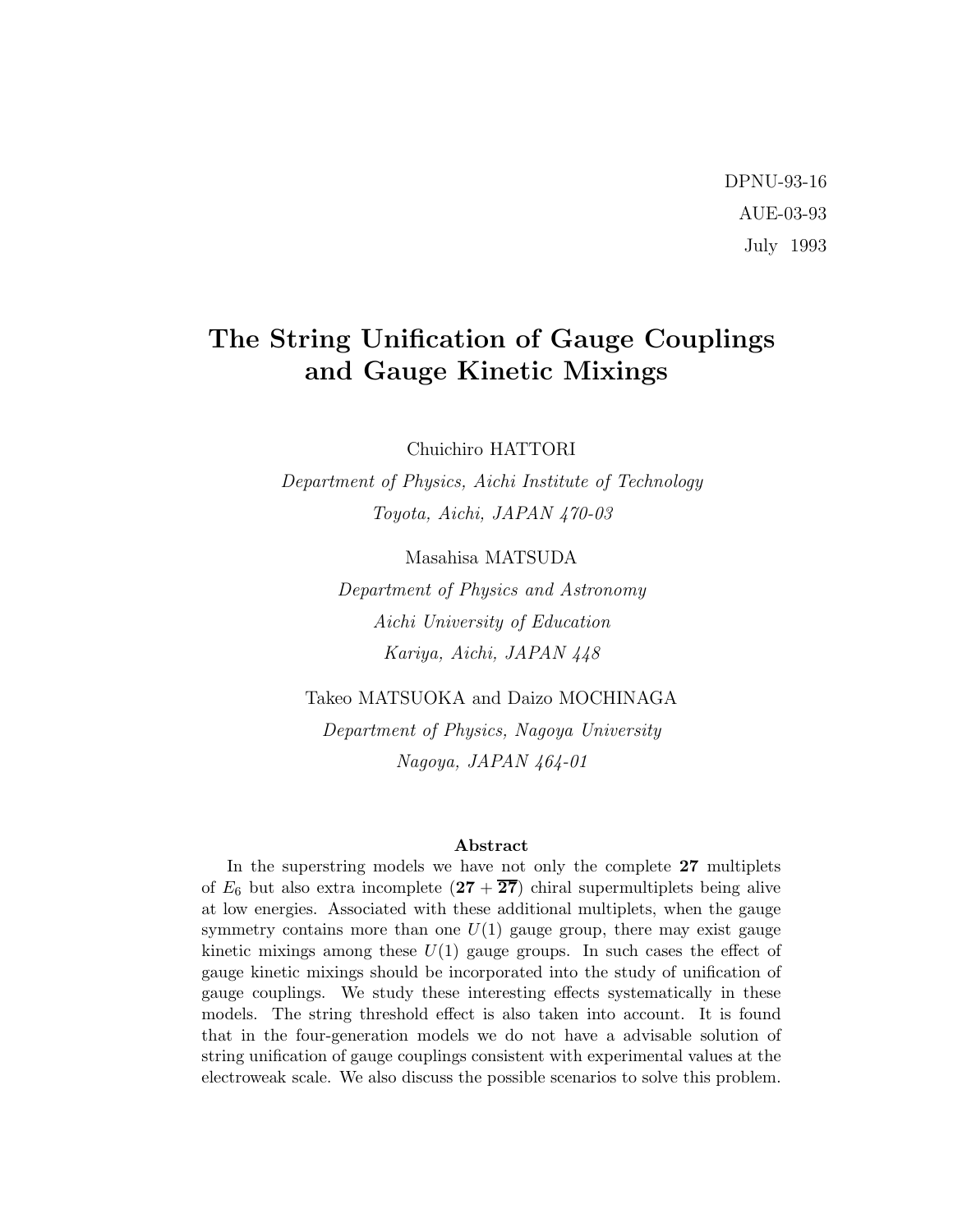### 1 Introduction

Recent precise data at LEP have called back renewed attention to the unification of gauge coupling constants. It was found that the unification of gauge couplings  $g_3$ ,  $g_2$  and  $g_1$  of  $SU(3) \times SU(2) \times U(1)$  occurs at about  $10^{16}$ GeV in the minimal super-symmetric standard model (MSSM) [\[1\]](#page-20-0). On the other hand, at present, the most promising unified theory including gravity is the superstring theory. In superstring derived models, however, the unification scheme of gauge couplings is apparantly different from MSSM. First, in superstring models gauge couplings are expected to be unified at the string scale of about  $10^{18} \text{GeV}$ , rather than about  $10^{16} \text{GeV}$ . In addition, string threshold corrections play an important role to interpret the unification at about  $10^{18}$ GeV. Second, in superstring models the gauge symmetry at the unification scale is rank-6 or rank-5 and is larger than the standard gauge symmetry  $G_{st} = SU(3)_C \times SU(2)_L \times U(1)_Y$  with rank-4. Consequently there may exist intermediate energy scales of symmetry breaking between the unification scale and the electroweak scale. Third, in the superstring models matter contents are not minimal. Additional matter fields which do not exist in the minimal model like the MSSM are involved in 27-representation of  $E_6$ . Further, we have not only  $N_f$  (family number) sets of complete 27 multiplet but also extra incomplete  $(27 + \overline{27})$  multiplets as chiral superfields available at low energies. When we investigate gauge unification in superstring models, we have to take these non-standard features into account.

In Ref.[[2\]](#page-20-0) the string unification of non-abelian gauge couplings has been studied for Calabi-Yau models with one Kähler class modulus. It was found that the threshold effects lead to an important unification condition on gauge couplings. This condition is that the energy scale at which gauge couplings have a common value should not be smaller than  $\sim 10^{18} \text{GeV}$ . By analyzing the running of non-abelian gauge couplings in four-generation superstring models, it was shown that there is a consistent model in which non-abelian gauge couplings join at about  $10^{19}$ GeV. In this model the gauge symmetry at the string scale is  $SU(4)_C \times SU(2)_L \times U(1) \times U(1)$ . In four-generation models the intermediate scale  $M_I$  of symmetry breaking is naturally bounded to be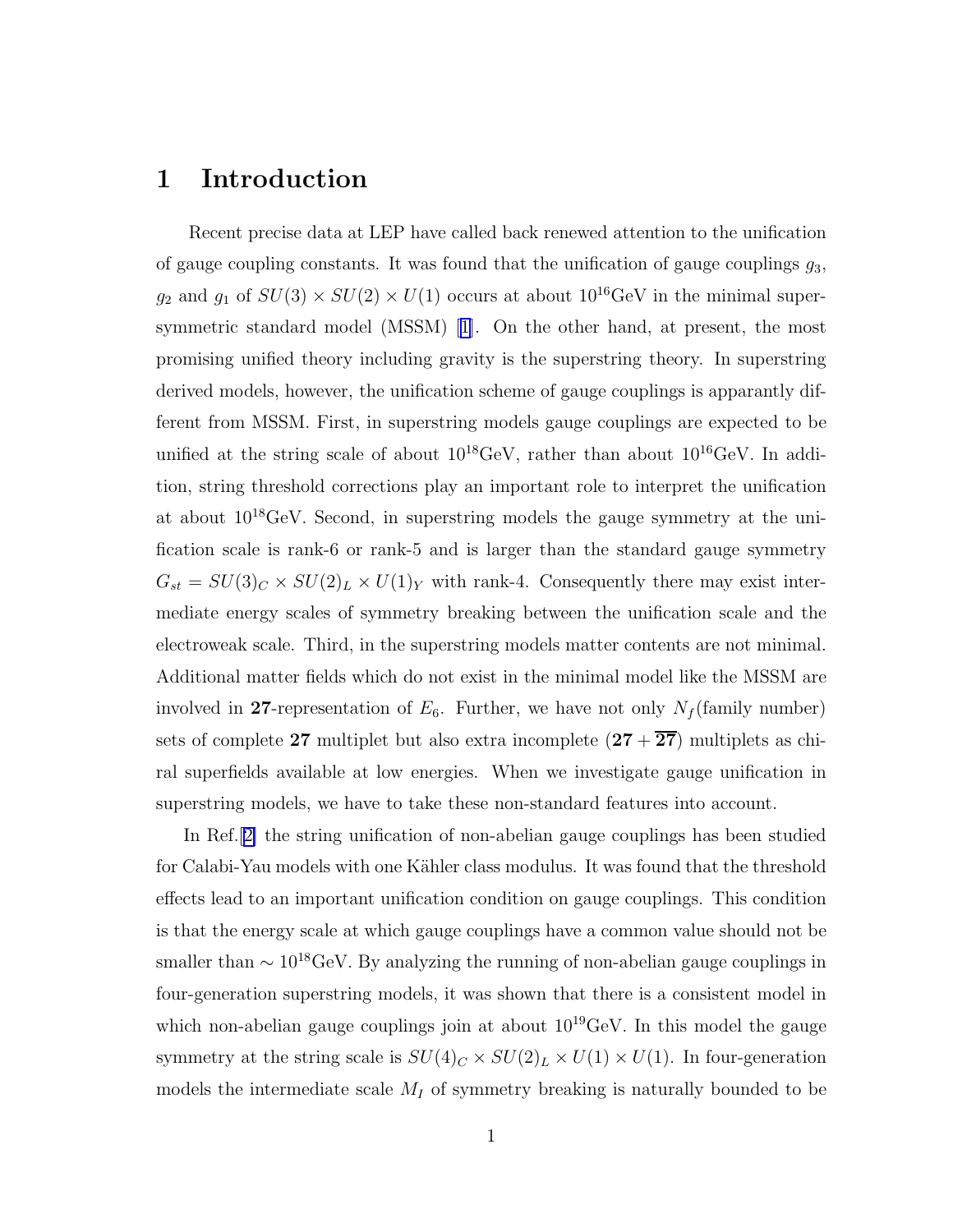about  $10^{16} \text{GeV}$  [\[3](#page-20-0)]. At this scale  $M_I$  the gauge symmetry is spontaneously broken into  $SU(3)_C \times SU(2)_L \times U(1) \times U(1)$ . As seen in this model, the superstring derived models mostly contain more than one  $U(1)$  gauge group at various stages of symmetry breaking. In such cases there may exist gauge kinetic mixing terms in the effective Lagrangian[[4\]](#page-20-0). In general, we have massless and/or massive modes which are charged states in two or more  $U(1)$  gauge groups. If we have only complete 27 multiplets, the gauge kinetic mixing term does not appear as a consequence of the summation over the complete 27 fields. However, extra incomplete  $(27 + \overline{27})$  multiplets possibly contribute to the gauge kinetic mixing at one-loop level. In the presence of such mixing it is necessary for us to diagonalize the gauge kinetic terms. In this paper we focus our attention on the study of unification of gauge couplings with gauge kinetic mixings. In the study we also take the string threshold corrections into account. Concretely, we take up the four-generation Calabi-Yau models and solve kinetic mixing problem of abelian gauge couplings.

This paper is organized as follows. In section 2 we briefly discuss the string threshold corrections and a unification condition for the Calabi-Yau models with one Kähler class modulus. It is pointed out that in the evolution of abelian gauge couplings we should pay attention to gauge kinetic mixing, which generally appears in the effective theories with more than one  $U(1)$  gauge group. In section 2 we also study the diagonalization of the coefficients of the  $\beta$ -function in the effective theories with gauge kinetic mixings. To make the present study concrete, we take up the four-generation models in section 3. In one of the four-generation models, in which the unification condition is fulfilled for non-abelian gauge couplings, gauge kinetic mixing takes place at the string scale by the effect of additional incomplete  $(27 + \overline{27})$  multiplets and also at the intermediate energy scale as the effects that partial multiplets of complete 27 multiplet become massive at the intermediate scale and that additional incomplete  $(27 + \overline{27})$  multiplets are still massless. In section 4 we carry out the renormalization group analysis for the above four-generation model. The emphasis is placed on solving the gauge kinetic mixing problem. We explore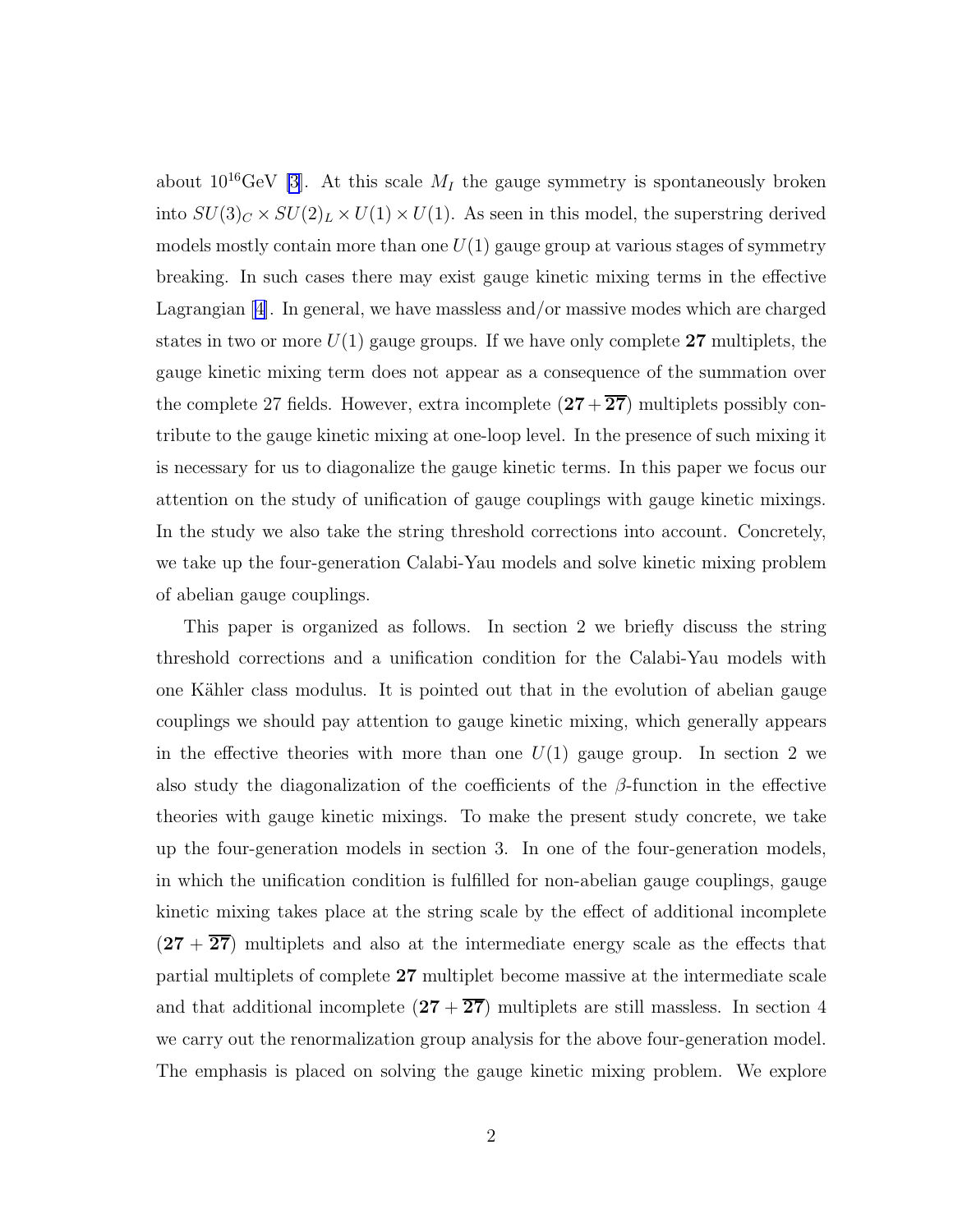advisable solutions which are consistent with experimental values of gauge couplings at the electroweak scale. Section 5 is devoted to summary and discussion.

### 2 Threshold Corrections and Kinetic Mixings

In the superstring theory we have the target space duality symmetry, which interchanges Kaluza-Klein modes and winding modes of the compactified string. In the case of only one modulus field  $T$  the duality symmetry requires the invariance under the  $PSL(2, \mathbf{Z})$  transformation [\[5\]](#page-20-0)

$$
T \longrightarrow \frac{aT - ib}{icT + d} \qquad a, b, c, d \in \mathbf{Z} \qquad ad - bc = 1. \tag{1}
$$

In the Calabi-Yau models with one Kähler class modulus the duality symmetry gets the string threshold correction into a simple form. As discussed in Ref.[\[2](#page-20-0)], non-abelian gauge coupling is written down as

$$
\alpha_a^{-1}(\mu) = \alpha_{st}^{-1} + \frac{b_a}{4\pi} \left\{ \ln \left( \frac{M_C^2}{\mu^2} \right) - f(T, \overline{T}) \right\}.
$$
 (2)

at one-loop level, where  $\alpha_{st} \equiv g_{st}^2/(4\pi)$  is a universal constant independent of the various gauge groups  $G_a$ . In this equation the string threshold correction is described in terms of the Kähler class moduli-dependent function  $f(T, \overline{T})$ . T is related to the size R of the compactified manifold as  $\langle \text{Re } T \rangle = 2R^2$  in unit of  $(\alpha')^{1/2}$ , where  $(2\pi\alpha')^{-1}$  means the string tension. In Eq.(2),  $b_a$  stands for a coefficient of the oneloop  $\beta$ -function given by

$$
b_a = -3C_2(G_a) + \sum_f T(R_f). \tag{3}
$$

In the  $\overline{DR}$  scheme the string scale  $M_C$  is determined as

$$
M_C = \left(\frac{2 \exp(1 - \gamma_E)}{3\sqrt{3}\pi\alpha'}\right)^{1/2} = 0.73 \times g_{st} \times 10^{18} \text{GeV},\tag{4}
$$

where  $\gamma_E$  is the Euler constant. According to the duality symmetry  $f(T, \overline{T})$  is of the form [\[6](#page-20-0)]

$$
f(T,\overline{T}) = \ln\left\{ (T+\overline{T}) \left| \eta(iT) \right|^4 \right\}.
$$
 (5)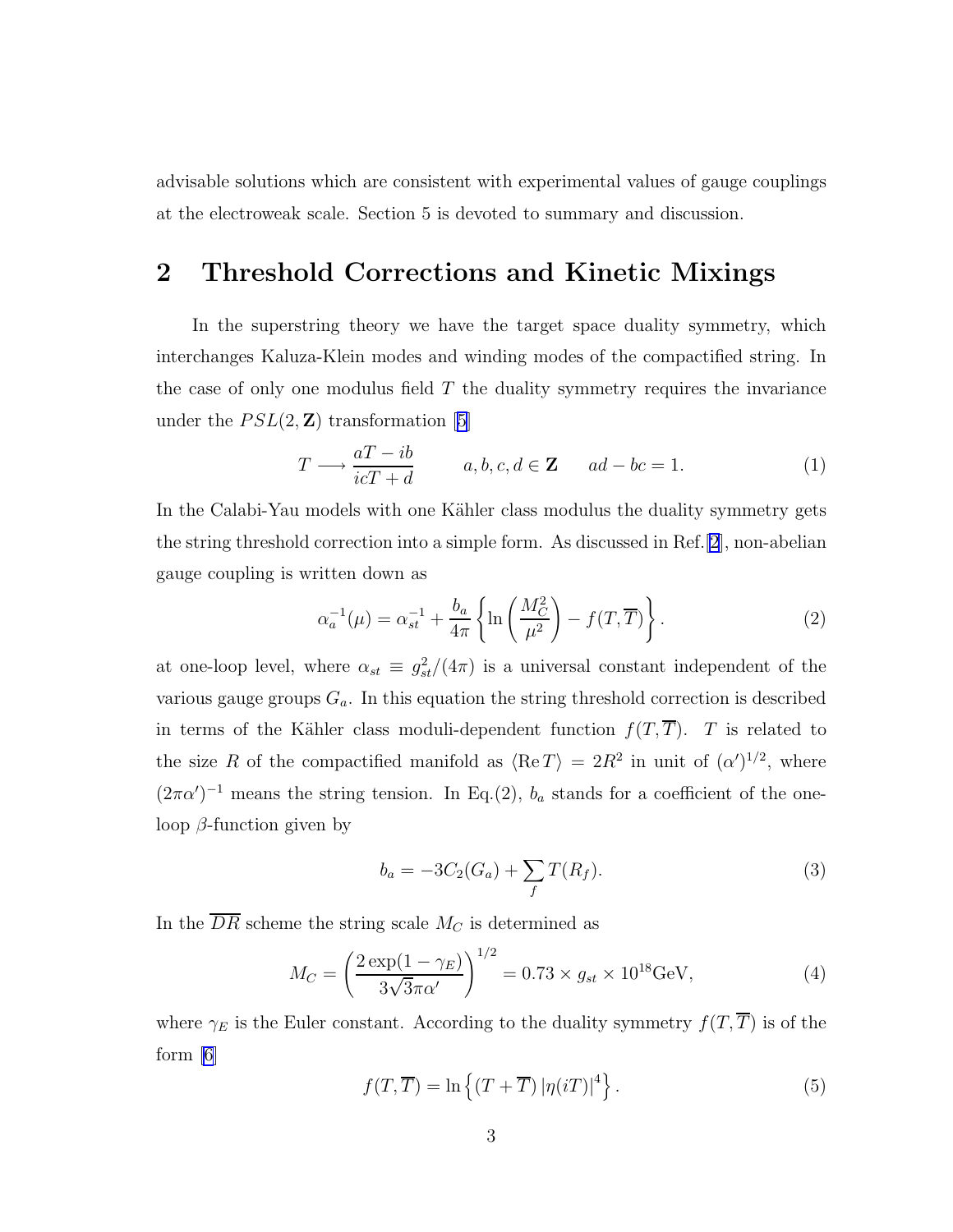Here  $\eta(i)$  is the Dedekind's  $\eta$ -function given by

$$
\eta(i) = \exp\left(\frac{-\pi T}{12}\right) \prod_{n=1}^{\infty} \left(1 - \exp(-2\pi n) \right). \tag{6}
$$

The moduli space of the T-field can be taken as the so-called fundamental domain  $-\frac{1}{2} \leq \text{Im} T < \frac{1}{2}$ ,  $|T| \geq 1$ . The term  $\ln(T + \overline{T})$  in  $f(T, \overline{T})$  represents the contribution only from one-loop with massless modes. While the term  $\ln |\eta(iT)|^4$  comes from oneloop effects with massive modes. Although each term has a duality anomaly, the anomaly cancels out with each other. From properties of  $\eta$ -function we obtain

$$
f(T,\overline{T}) \approx -\frac{\pi}{3} \text{Re}\, T + \ln(2 \text{Re}\, T) - 4 \exp(-2\pi \text{Re}\, T) \cos(2\pi \text{Im}\, T) \le -0.34 \tag{7}
$$

in the fundamental domain of the moduli space.

Now we introduce the unphysical parameter  $M_X$  as the energy scale at which non-abelian gauge couplings have a common value. Following this definition, we have

$$
\ln\left(\frac{M_C^2}{M_X^2}\right) = f(T, \overline{T})\tag{8}
$$

at one-loop level. The constraint (7) on  $f(T, \overline{T})$  implies an inequality

$$
M_X = M_C \exp\left(-\frac{1}{2}f(T,\overline{T})\right) > 0.87 \times g_{st} \times 10^{18} \text{GeV}.
$$
 (9)

This is an important unification condition on Calabi-Yau models with the antigeneration number  $h^{11} = 1$ .

Next we proceed to discuss abelian gauge couplings. If we have only one  $U(1)$ gauge group, the renormalization group analysis is completely parallel to those for non-abelian gauge couplings. In the superstring derived models, however, the gauge group at the string scale is rank-6 or rank-5 and mostly contains more than one  $U(1)$ gauge group.

For illustration let us consider the case in which the gauge group at the string scale  $M_C$  contains two  $U(1)$  groups, i.e.  $U(1)_A \times U(1)_B$ . At tree level gauge couplings  $g_A$ and  $g_B$  take a universal value  $g_{st}$ . Here we denote  $U(1)_{A,B}$ -charges of massless fields f as  $q_f^{(A,B)}$  $f_f^{(A,B)}$ , which are normalized as

$$
\sum_{f \in \mathbf{27}} \left( q_f^{(A)} \right)^2 = \sum_{f \in \mathbf{27}} \left( q_f^{(B)} \right)^2 = 3. \tag{10}
$$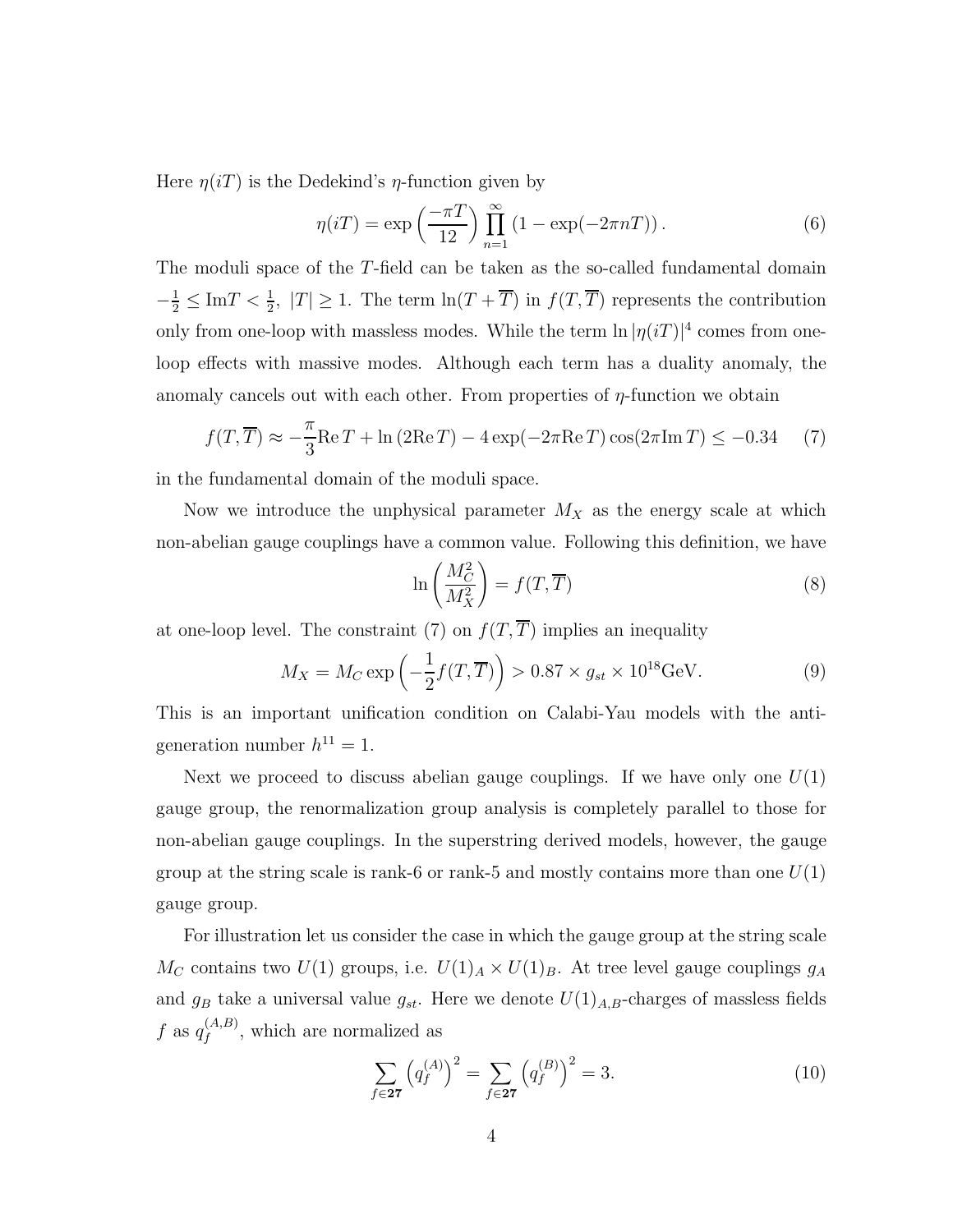<span id="page-5-0"></span>Under this normalization, tree-level abelian gauge couplings have also a common value together with tree-level non-abelian gauge couplings. We introduce the notation

$$
b_{ij} = \sum_{f \in \Psi_0} q_f^{(i)} q_f^{(j)} \quad (i, j = A, B). \tag{11}
$$

The summation should be taken over all massless fields  $\Psi_0$ . Generally, there exists the gauge kinetic mixing term  $F_{\mu\nu}^{(A)}F^{(B)\mu\nu}$  at one-loop level as shown in Fig.1. The magnitude of this mixing term is proportional to  $b_{AB}$ . If we confine the summation to one set of massless particles constructing complete  $27$  multiplet of  $E_6$ , we have

$$
b_{AB} = \sum_{f \in \mathbf{27}} q_f^{(A)} q_f^{(B)} = 0. \tag{12}
$$

### Fig.1

Then, when we have only complete 27 multiplets, the gauge kinetic mixing of two abelian groups does not occur at one-loop level. However, in the superstring models there appear not only  $N_f$  (family number) sets of complete 27 multiplet but also extra incomplete  $(27 + \overline{27})$  chiral supermultiplets. These additional  $(27 + \overline{27})$  multiplets possibly contain charged states both in  $U(1)_A$  and  $U(1)_B$  and generally  $b_{AB}$  becomes nonvanishing, i.e.

$$
b_{AB} = \sum_{f \in \Psi_0} q_f^{(A)} q_f^{(B)} \neq 0. \tag{13}
$$

In order to diagonalize  $b_{ij}$ , we carry out the orthogonal transformation  $U(1)_A \times$  $U(1)_B \rightarrow U(1)_D \times U(1)_E$ , i.e.

$$
\begin{pmatrix}\nD_{\mu} \\
E_{\mu}\n\end{pmatrix} = \begin{pmatrix}\n\cos \omega & \sin \omega \\
-\sin \omega & \cos \omega\n\end{pmatrix} \begin{pmatrix}\nA_{\mu} \\
B_{\mu}\n\end{pmatrix},
$$
\n
$$
\begin{pmatrix}\nQ_{D} \\
Q_{E}\n\end{pmatrix} = \begin{pmatrix}\n\cos \omega & \sin \omega \\
-\sin \omega & \cos \omega\n\end{pmatrix} \begin{pmatrix}\nQ_{A} \\
Q_{B}\n\end{pmatrix},
$$
\n(14)

where  $A_{\mu}$ ,  $B_{\mu}$ ,  $D_{\mu}$  and  $E_{\mu}$  represent gauge fields and  $Q_i$   $(i = A, B, D, E)$  are  $U(1)_i$ generators. When the rotation angle  $\omega$  is taken as

$$
\tan 2\omega = \frac{2b_{AB}}{b_{AA} - b_{BB}}\tag{15}
$$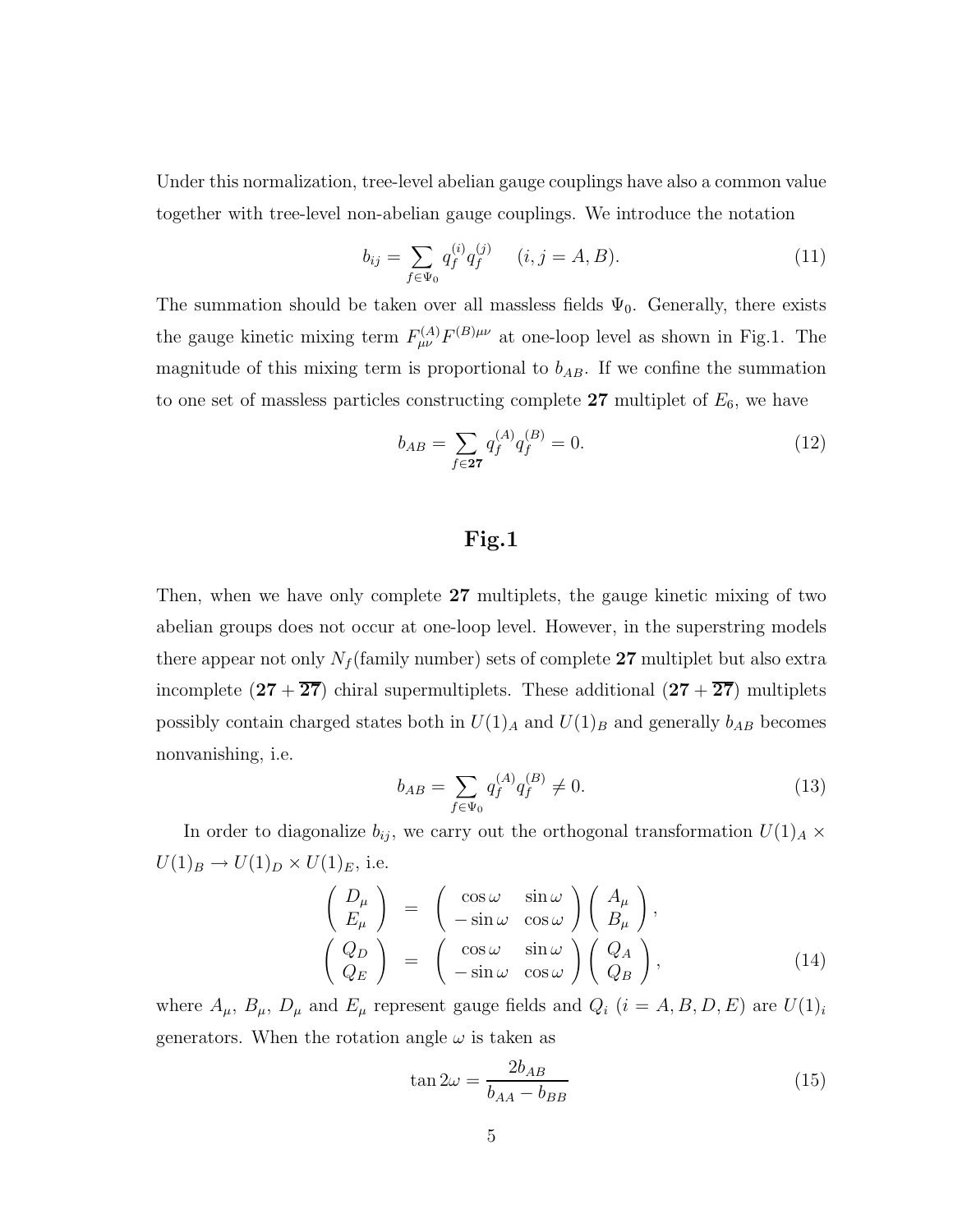and  $-\pi/4 \leq \omega \leq \pi/4$ ,  $b_{ij}$  is diagonalized as

$$
b_{DE} = 0,
$$
  
\n
$$
b_{DD} = \frac{1}{2}(b_{AA} + b_{BB}) + \frac{b_{AA} - b_{BB}}{2 \cos 2\omega},
$$
  
\n
$$
b_{EE} = \frac{1}{2}(b_{AA} + b_{BB}) - \frac{b_{AA} - b_{BB}}{2 \cos 2\omega}.
$$
\n(16)

In this basis we can easily solve the one-loop renormalization group equations. Combining the string threshold corrections, we have

$$
\alpha_i^{-1}(\mu) = \alpha_{st}^{-1} + \frac{b_{ii}}{4\pi} \ln\left(\frac{M_X^2}{\mu^2}\right) \qquad (i = D, E) \tag{17}
$$

at one-loop level.

In many of the superstring derived models, there possibly exists an intermediate scale of symmetry breaking between the unification scale  $M_C$  and the electroweak scale  $M_Z$ . In the presence of the symmetry breaking we are potentially confronted with the gauge kinetic mixing problem. Here let us consider the case in which the symmetry breaking takes place at the scale  $M_I$  and the gauge symmetry at energies below  $M_I$  contains two  $U(1)$  gauge groups  $U(1)_G \times U(1)_H$ . Through the symmetry breaking some fields gain masses of order  $M_I$  and the others remain massless. These massive fields decouple from the effective theory below  $M_I$ . Therefore, there is a possibility that below  $M_I$  we obtain

$$
b'_{GH} = \sum_{f \in \Psi'_0} q_f^{(G)} q_f^{(H)} \neq 0,\tag{18}
$$

where the summation is taken over all massless fields  $\Psi_0'$  which are available below the scale  $M_I$ . Carrying out the orthogonal transformation for gauge fields again

$$
\begin{pmatrix}\nK_{\mu} \\
L_{\mu}\n\end{pmatrix} = \begin{pmatrix}\n\cos \phi & \sin \phi \\
-\sin \phi & \cos \phi\n\end{pmatrix} \begin{pmatrix}\nG_{\mu} \\
H_{\mu}\n\end{pmatrix},
$$
\n
$$
\begin{pmatrix}\ng_K(M_I)Q_K \\
g_L(M_I)Q_L\n\end{pmatrix} = \begin{pmatrix}\n\cos \phi & \sin \phi \\
-\sin \phi & \cos \phi\n\end{pmatrix} \begin{pmatrix}\ng_G(M_I)Q_G \\
g_H(M_I)Q_H\n\end{pmatrix}
$$
\n(19)

with

$$
\tan 2\phi = \frac{2g_G(M_I) g_H(M_I) b'_{GH}}{g_G^2(M_I) b'_{GG} - g_H^2(M_I) b'_{HH}},
$$
\n(20)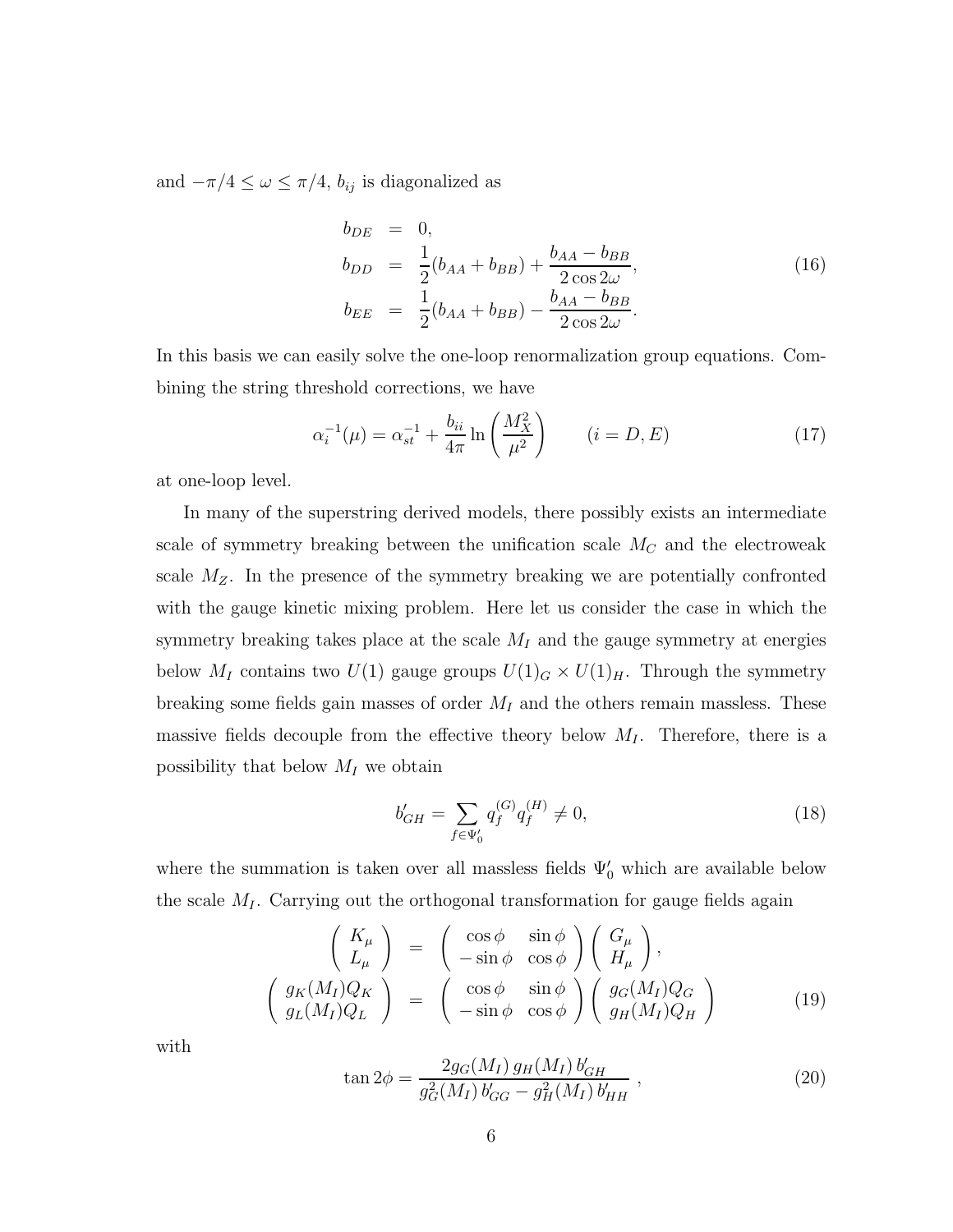we obtain

$$
b'_{KL} = 0,
$$
  
\n
$$
g_K^2(M_I)b'_{KK} = \frac{1}{2} \left\{ g_G^2(M_I) b'_{GG} + g_H^2(M_I) b'_{HH} \right\} + \frac{g_G^2(M_I) b'_{GG} - g_H^2(M_I) b'_{HH}}{2 \cos 2\phi},
$$
  
\n
$$
g_L^2(M_I)b'_{LL} = \frac{1}{2} \left\{ g_G^2(M_I) b'_{GG} + g_H^2(M_I) b'_{HH} \right\} - \frac{g_G^2(M_I) b'_{GG} - g_H^2(M_I) b'_{HH}}{2 \cos 2\phi}.
$$
\n(21)

The gauge couplings  $g_G(M_I)$  and  $g_H(M_I)$  at the scale  $M_I$  do not necessarily take the same values. The new gauge couplings  $g_K(M_I)$  and  $g_L(M_I)$  are given as

$$
g_K^2(M_I) = g_G^2(M_I) \cos^2 \phi + g_H^2(M_I) \sin^2 \phi,
$$
  
\n
$$
g_L^2(M_I) = g_G^2(M_I) \sin^2 \phi + g_H^2(M_I) \cos^2 \phi,
$$
\n(22)

respectively. The one-loop renormalization group equations read

$$
\frac{d g_i}{d \ln \mu} = \frac{b'_{ii}}{4\pi} g_i^3 \qquad (i = K, L)
$$
\n(23)

in the region below  $M_I$ .

### 3 Four-Generation Models

Let us consider four-generation superstring models which are obtained through the Calabi-Yau compactification with  $h^{11} = 1$  and  $h^{21} = 5$  [\[3](#page-20-0)]. The manifold K considered here is non-simply connected and constructed by moding  $K_0$  by a discrete symmetry group  $G_d$  of  $K_0$  as  $K = K_0/G_d$ .  $K_0$  is a simply connected Calabi-Yau manifold defined as a hypersurface in  $\mathbb{CP}^4$  with the specific defining polynomial  $\sum_i z_i^5 = 0$ , where  $z_i(i = 1 \sim 5)$  are homogeneous coordinates in  $\mathbb{CP}^4$ . This manifold  $K_0$  has the high discrete symmetry  $S_5 \times Z_5^5/Z_5$ . The discrete group  $G_d$  is taken as  $Z_5 \times Z_5$  which is a subgroup of the high discrete symmetry.

As a consequence of the high discrete symmetry of  $K_0$  we are led to introduce a large intermediate energy scale  $M_I$ , which is defined by VEVs of  $SU(3)_c \times SU(2)_L \times$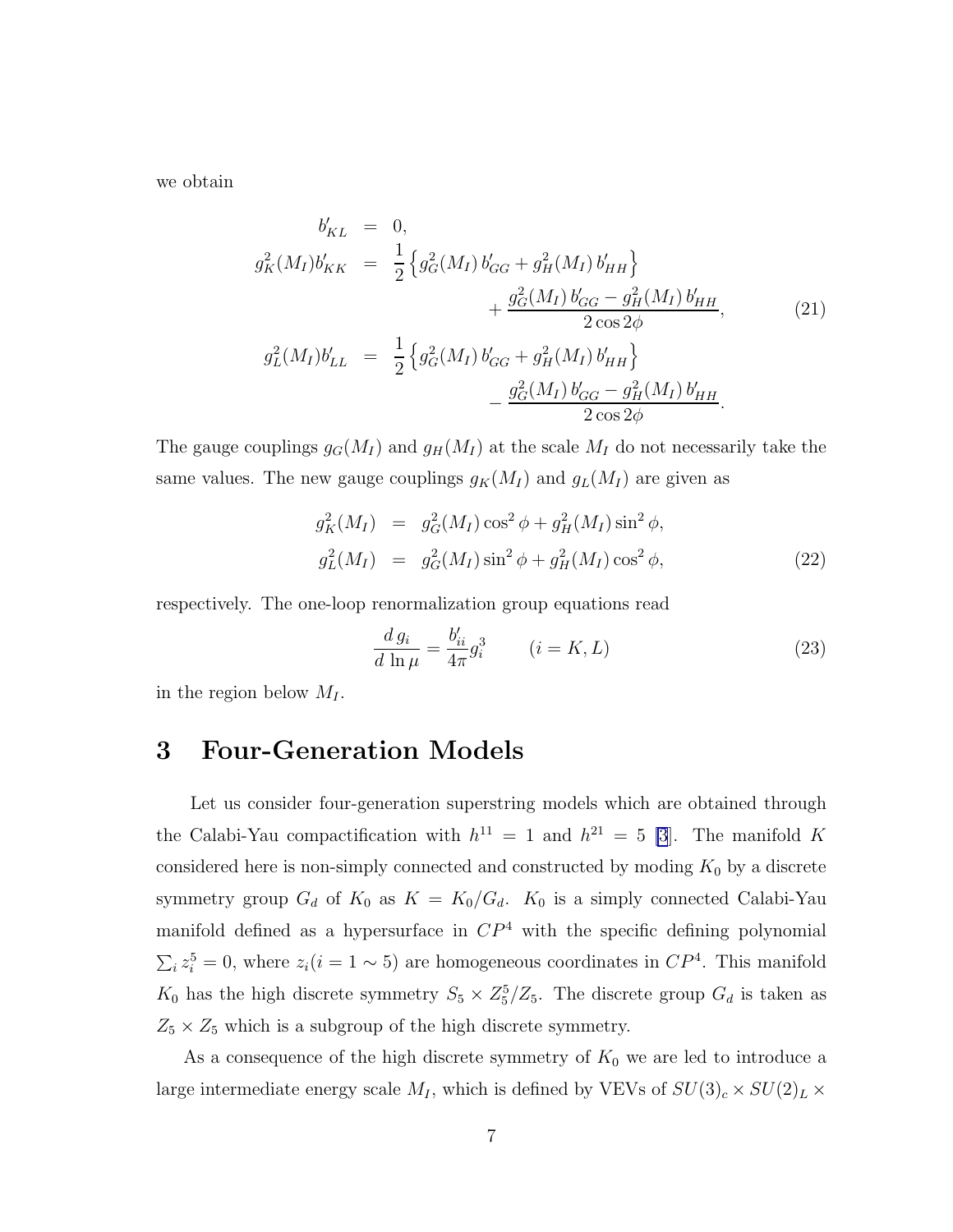$U(1)_Y$ -neutral fields S and  $\overline{S}$  belonging to 27 and  $\overline{27}$  in  $E_6$ , respectively. More explicitly,the large intermediate scale  $M_I$  is given by [[3\]](#page-20-0)

$$
M_I = \langle S \rangle = \langle \overline{S} \rangle \sim M_{NR} \left(\frac{M_S}{M_{NR}}\right)^{1/6}.
$$
 (24)

Here  $M_S$  stands for the soft supersymmetry breaking scale and is taken as  $M_S \sim$  $10^3$ GeV. Since the D-flatness is guaranteed by the equality  $\langle S \rangle = \langle \overline{S} \rangle$ , the supersymmetry is unbroken at the intermediate scale  $M_I$ . The mass scale  $M_{NR}$ , which appears as its inverse power in the non-renormalizable terms of the superpotential, becomes [\[7\]](#page-20-0)

$$
M_{NR} \sim M_C |\eta(iT)|^{-2} > M_C. \tag{25}
$$

Thus we get the large intermediate scale  $M_I \sim 10^{16} \text{GeV}$ . Since leptoquark particles can gain masses of order of  $M_I$ , this large value of  $M_I$  is consistent with the proton stability. The four-generation superstring models are candidates of viable models which reproduce the standard model at low energies.

Due to the flux breaking mechanism the discrete group  $G_d$  is embedded into  $E_6$ and the gauge group  $G$  at the string scale prevailingly becomes smaller than  $E_6$ . We denote the embedding of  $G_d$  into  $E_6$  as  $\overline{G_d}$ . If and only if  $\overline{G_d}$  is taken as  $Z_5$ , we obtain the following two types of realistic gauge hierarchies[[8\]](#page-20-0)

(i) 
$$
G = SU(3)_C \times SU(2)_L \times SU(2)_R \times U(1) \times U(1)
$$
,

(ii) 
$$
G = SU(4)_C \times SU(2)_L \times U(1) \times U(1).
$$

Matter contents in the models are different from one to another. This difference is of critical importance in the evolution of gauge coupling constants. In Table 1 are shown chiral superfields, their representations in  $G$  and their multiplicities. As seen in Table 1, it is noted that  $SU(4)_C$  in the model (ii) is in contrast to that in Pati-Salam model.

#### Table 1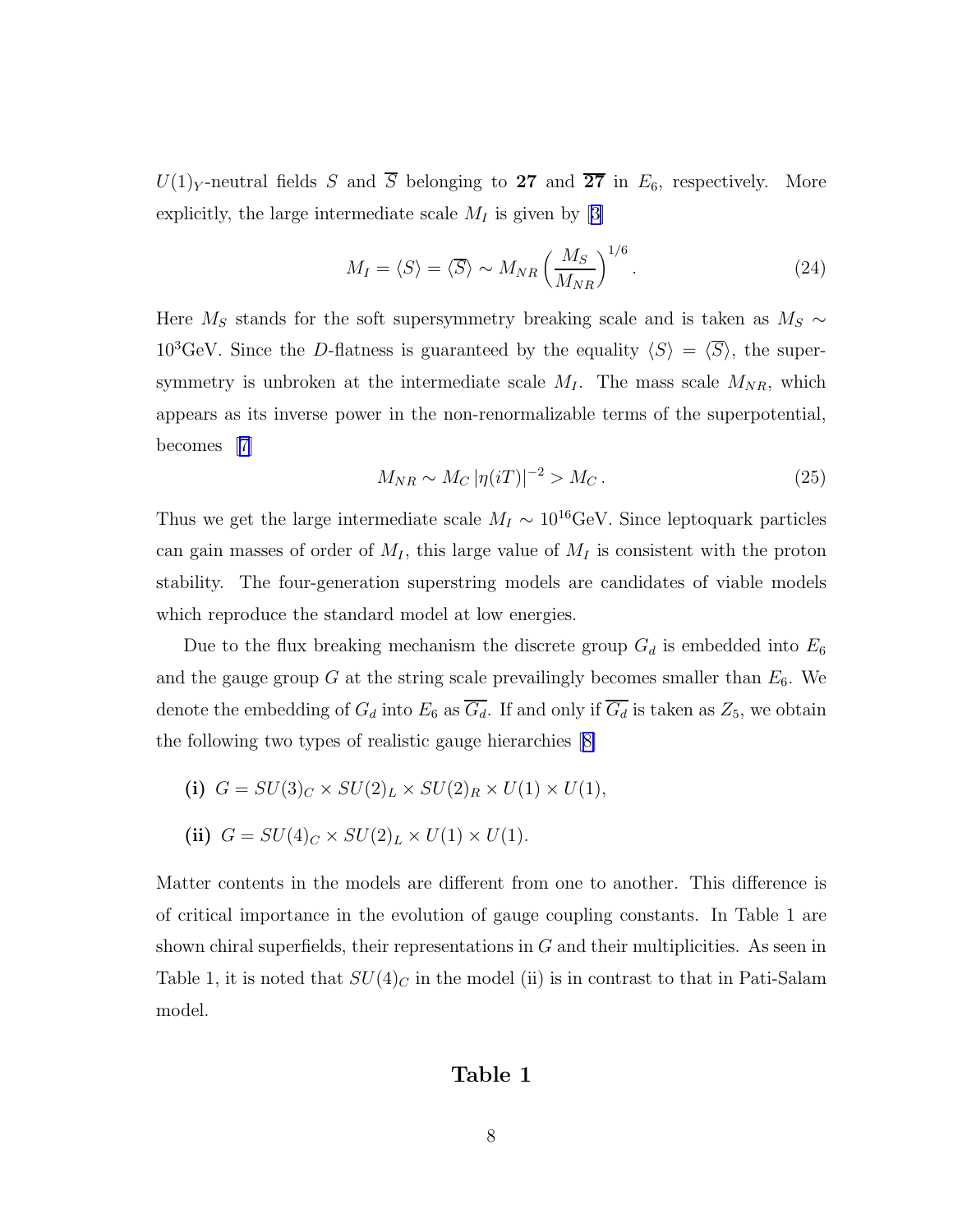At the intermediate scale  $M_I$  the gauge symmetry G is spontaneously broken into the smaller gauge group G' via the non-vanishing VEVs of S and  $\overline{S}$ . In each model the remaining gauge group  $G'$  becomes

(i) 
$$
G' = SU(3)_C \times SU(2)_L \times SU(2)_R \times U(1)_{B-L}
$$
,

(ii) 
$$
G' = SU(3)_C \times SU(2)_L \times U(1)_Y \times U(1)_X
$$
,

where  $U(1)_\chi$  stands for  $SO(10)/SU(5)$ . When the fields S and  $\overline{S}$  develop non-zero VEVs, the leptoquark fields g,  $g^c$  and Higgs fields  $H_u$ ,  $H_d(\overline{H_u}, \overline{H_d})$  can get masses of order  $M_I$  through the Yukawa interactions  $gg^cS$  and  $H_uH_dS$ . In the present analysis it is assumed that all of g,  $g^c$ ,  $H_u$  and  $H_d$  but only one family of  $H_u$  and  $H_d$  gain masses of  $O(M_I)$ . On the other hand, all of the matter fields which can not couple with S through the Yukawa interactions remain massless at the scale  $M_I$ .

Here the gauge symmetry  $G'$  is assumed to be spontaneously broken to the standard gauge group via a non-zero VEV of sneutrino at the energy scale  $M_R$ . Since the magnitude of VEVs of  $F$ -terms and  $D$ -terms are limited by the soft susy breaking scale  $M_S^2$ ,  $M_R$  should be the same order with  $M_S$ . Thus hereafter we take  $M_R = M_S$ .

Through analysis of non-abelian gauge couplings in Ref. [\[2](#page-20-0)], it was found that the model (i) is unfavorable for the string unification, while the model (ii) is consistent with the unification condition  $(9)$ . Main difference between two models comes from extra  $d^c$  and  $\overline{d^c}$  contribution in the region ranging from  $M_I$  to  $M_S$ . Therefore, in the next section we focus our attention to the string unification in the model (ii). The running of gauge couplings including abelian gauge couplings is systematically studied. In Table 2 we tabulate multiplicities of matter fields in the respective energy ranges derived from the above scenarios.

#### Table 2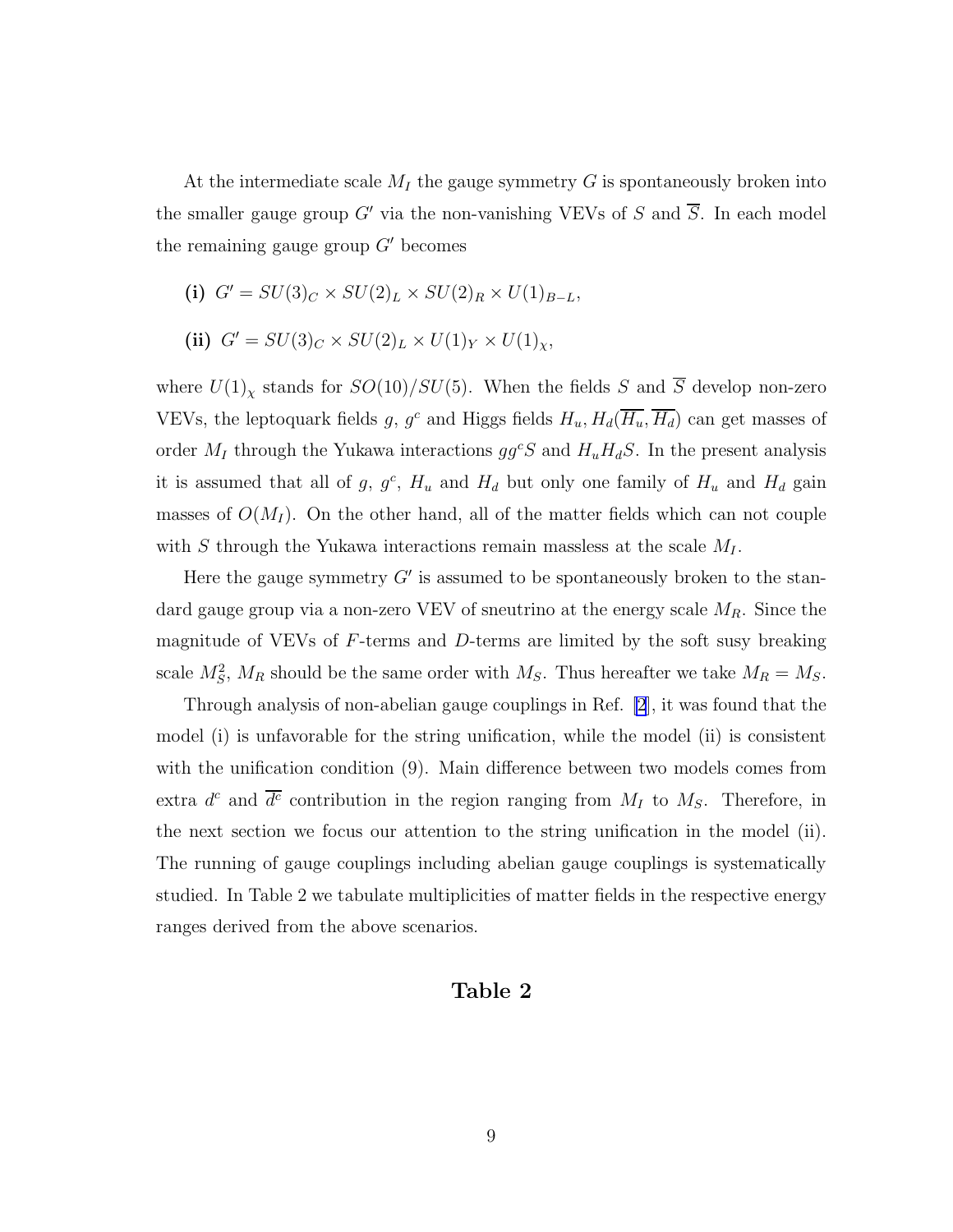## 4 Renormalization Group Analysis

Now we investigate the evolution of gauge couplings in the model (ii) and whether the gauge unification occurs or not. The gauge group  $G$  at the scale  $M_C$  is

$$
G = SU(4)_C \times SU(2)_L \times U(1)_\gamma \times U(1)_\delta. \tag{26}
$$

 $U(1)_{\gamma}$ -charge is given by a linear combination of  $U(1)_{Y}$ - and  $U(1)_{\eta}$ -charges as

$$
Q_{\gamma} = \frac{3}{\sqrt{10}} Q_Y + \frac{1}{\sqrt{10}} Q_{\eta}, \qquad (27)
$$

$$
Q_{\eta} = \sqrt{\frac{5}{8}} Q_{\psi} - \sqrt{\frac{3}{8}} Q_{\chi}, \qquad (28)
$$

where  $U(1)_{\psi}$  stands for  $E_6/SO(10)$ .  $U(1)_{\delta}$ -axis coincides with one of the root vector of  $E_6$  and is expressed as

$$
Q_{\delta} = -\sqrt{\frac{3}{8}} Q_{\psi} - \sqrt{\frac{5}{8}} Q_{\chi}.
$$
 (29)

 $U(1)$ <sub>δ</sub>-axis is perpendicular to  $U(1)_{Y}$ - and  $U(1)_{\eta}$ -axes. The charges for matter fields are shown in Table 3. From this Table we find

$$
b_{\gamma\gamma} = 3N_f + \frac{1}{3} = \frac{37}{3}, b_{\delta\delta} = 3N_f + 2 = 14, b_{\gamma\delta} = -\frac{2}{\sqrt{6}}.
$$
 (30)

### Table 3

Since  $b_{\gamma\delta} \neq 0$ , we consider the transformation of the  $U(1)$ -basis in such a way that off-diagonal elements of  $b_{ij}$  become vanishing. From Eq.[\(15](#page-5-0)) the rotation angle  $\omega$  is determined by

$$
\tan 2\omega = \frac{2\sqrt{6}}{5}.\tag{31}
$$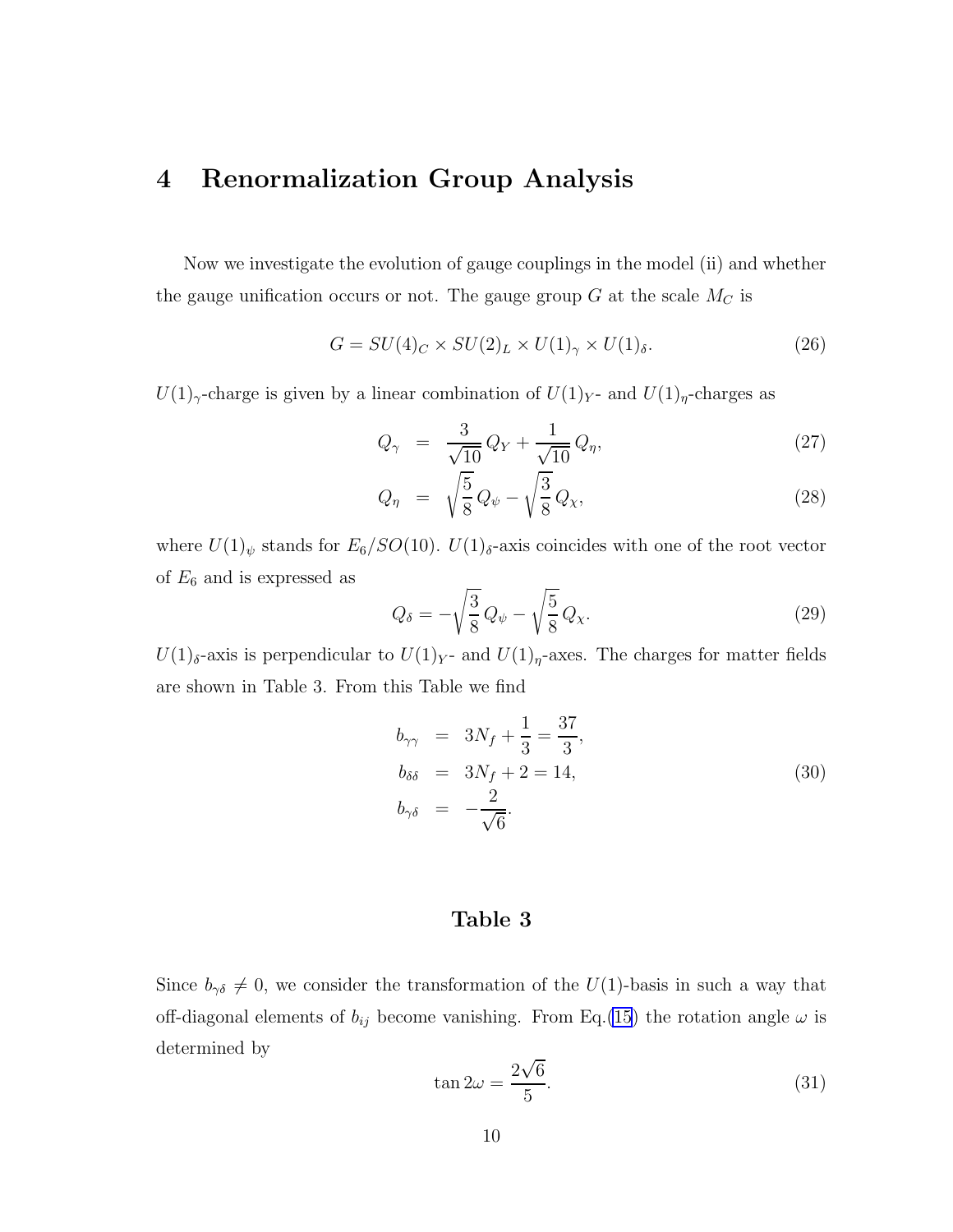Thus we fix the transformation from  $U(1)_{\gamma} \times U(1)_{\delta}$  to  $U(1)_{\theta} \times U(1)_{\xi}$ 

$$
Q_{\theta} = \sqrt{\frac{6}{7}} Q_{\gamma} + \sqrt{\frac{1}{7}} Q_{\delta},
$$
  
\n
$$
Q_{\xi} = -\sqrt{\frac{1}{7}} Q_{\gamma} + \sqrt{\frac{6}{7}} Q_{\delta}.
$$
\n(32)

New  $U(1)$ -charges are also tabulated in Table 3.

In the energy range  $M_C \geq \mu \geq M_I$ , the one-loop evolution of gauge couplings is expressed as

$$
\alpha_i^{-1}(\mu) = \alpha_{st}^{-1} + \frac{b_{ii}^{[1]}}{2\pi} \ln\left(\frac{M_X^2}{\mu^2}\right),\tag{33}
$$

where  $i = 4, 2, \theta, \xi$  stand for  $SU(4)_C$ ,  $SU(2)_L$ ,  $U(1)_\theta$  and  $U(1)_\xi$  components, respectively. The one-loop coefficients of  $\beta$ -function in this region become

$$
b_{ij}^{[1]} = \text{diag}\begin{pmatrix} 1 & 6 & 12 & 43/3 \end{pmatrix} \qquad (i, j = 4, 2, \theta, \xi). \tag{34}
$$

Up to two-loop level the renormalization group equations for gauge couplings has the form [\[9](#page-21-0)]

$$
\frac{dg_i}{d\ln\mu} = \sum_j \left\{ \frac{b_{ij}^{[1]}}{4\pi} g_j^2 g_i + \frac{b_{ij}^{[2]}}{(4\pi)^2} g_j^2 g_i^3 \right\} + \sum_{j,k\neq i} \frac{b_{ijk}^{[2]}}{2(4\pi)^2} g_k^2 g_j^2 g_i. \tag{35}
$$

In order to distinguish between the one-loop contribution and the two-loop one, here we attach superscript [1] and [2] to b's. The two-loop coefficients of  $\beta$ -function are given by

$$
b_{ij}^{[2]} = \begin{pmatrix} 231/2 & 12 & 4 & 31/6 \\ 60 & 60 & 4 & 4 \\ 60 & 12 & 12 & 4 \\ 155/2 & 12 & 4 & 265/18 \end{pmatrix} (i, j = 4, 2, \theta, \xi).
$$
 (36)

In the following analysis the last term in Eq.(35) can be neglected numerically because of its smallness.

In the present model the symmetry breaking occurs at the scale  $M_I \sim 10^{16} \rm{GeV}$ due to nonzero VEVs of S and  $\overline{S}$ . The gauge symmetry is spontaneously broken as

$$
SU(4)_C \times U(1)_\xi \to SU(3)_C \times U(1)_\rho,\tag{37}
$$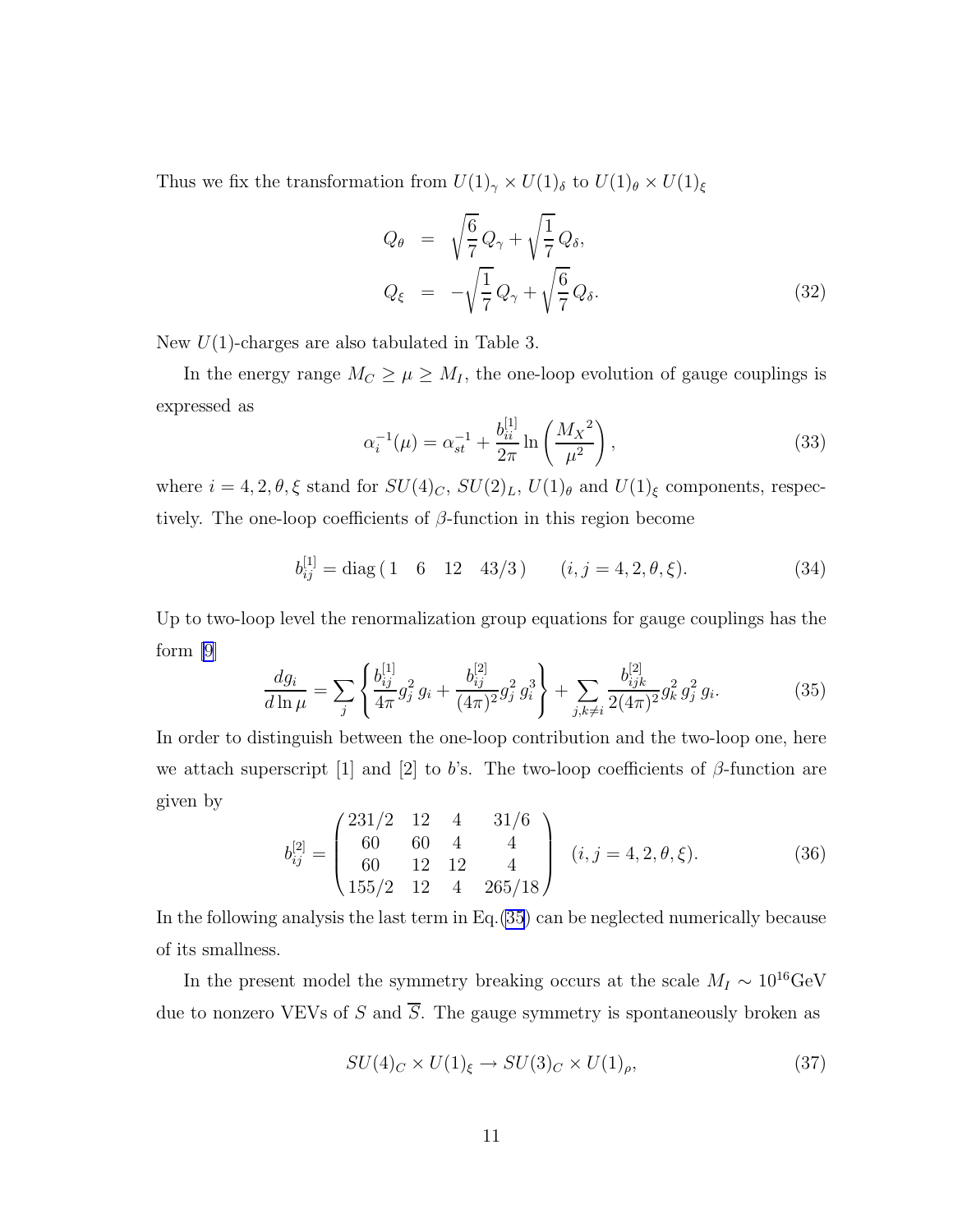whereas  $SU(2)_L \times U(1)_\theta$  remains unbroken. This  $U(1)_\rho$  gauge field  $V^{(\rho)}_\mu$ , its generator  $Q_{\rho}$  and its gauge coupling  $g_{\rho}(M_I)$  are given by

$$
V^{\rho}_{\mu} = \frac{1}{\sqrt{9g_4(M_I)^2 + 7g_{\xi}(M_I)^2}} \left\{ \sqrt{7}g_{\xi}(M_I) G_{\mu} + 3g_4(M_I) V^{(\xi)}_{\mu} \right\}, \quad (38)
$$

$$
Q_{\rho} = \frac{1}{4}(\sqrt{7}T_{15} + 3Q_{\xi}), \tag{39}
$$

$$
g_{\rho}(M_I) = \frac{4g_4(M_I) g_{\xi}(M_I)}{\sqrt{9g_4(M_I)^2 + 7g_{\xi}(M_I)^2}},
$$
\n(40)

where  $G_{\mu}$  stands for the gauge field associated with  $T_{15}$  and  $g_4(M_I)$  and  $g_{\xi}(M_I)$  are the gauge couplings at the scale  $M_I$  for  $SU(4)_C$  and  $U(1)_\xi$ , respectively. A generator  $T_{15}$  of  $SU(4)_C$  is of the form  $T_{15} = \text{diag}(1, 1, 1, -3)/2\sqrt{6}$  for the fundamental representation. At the intermediate scale  $M_I$  we have two  $U(1)$  gauge groups i.e.  $U(1)_{\theta} \times U(1)_{\rho}$ . In Table 4 we show these  $U(1)$ -charges of matter fields. Through the symmetry breaking all of g,  $g^c$ ,  $H_u$  and  $H_d$  but only one family of  $H_u$  and  $H_d$  become massive at  $M_l$ . These massive fields do not contribute to the evolution of gauge couplings at energies below  $M_I$ . Since the summation runs over all massless fields  $\Psi'_0$ , we obtain

$$
b'_{\theta\rho}^{[1]} = \sum_{f \in \Psi'_0} q_f^{(\theta)} q_f^{(\rho)} = -\frac{\sqrt{6}}{7} \neq 0,
$$
  
\n
$$
b'_{\theta\theta}^{[1]} = \sum_{f \in \Psi'_0} \left( q_f^{(\theta)} \right)^2 = \frac{57}{7},
$$
  
\n
$$
b'_{\rho\rho}^{[1]} = \sum_{f \in \Psi'_0} \left( q_f^{(\rho)} \right)^2 = \frac{297}{28}.
$$
\n(41)

#### Table 4

As explained in section 2, we carry out the orthogonal transformation for  $U(1)$  gauge fields. If we denote new  $U(1)$ -basis as  $U(1)_{\sigma} \times U(1)_{\tau}$ , we get

$$
\begin{pmatrix}\nV_{\mu}^{(\sigma)} \\
V_{\mu}^{(\tau)}\n\end{pmatrix} = \begin{pmatrix}\n\cos\phi & \sin\phi \\
-\sin\phi & \cos\phi\n\end{pmatrix} \begin{pmatrix}\nV_{\mu}^{(\theta)} \\
V_{\mu}^{(\rho)}\n\end{pmatrix},
$$
\n
$$
\begin{pmatrix}\ng_{\sigma}(M_I)Q_{\sigma} \\
g_{\tau}(M_I)Q_{\tau}\n\end{pmatrix} = \begin{pmatrix}\n\cos\phi & \sin\phi \\
-\sin\phi & \cos\phi\n\end{pmatrix} \begin{pmatrix}\ng_{\theta}(M_I)Q_{\theta} \\
g_{\rho}(M_I)Q_{\rho}\n\end{pmatrix}
$$
\n(42)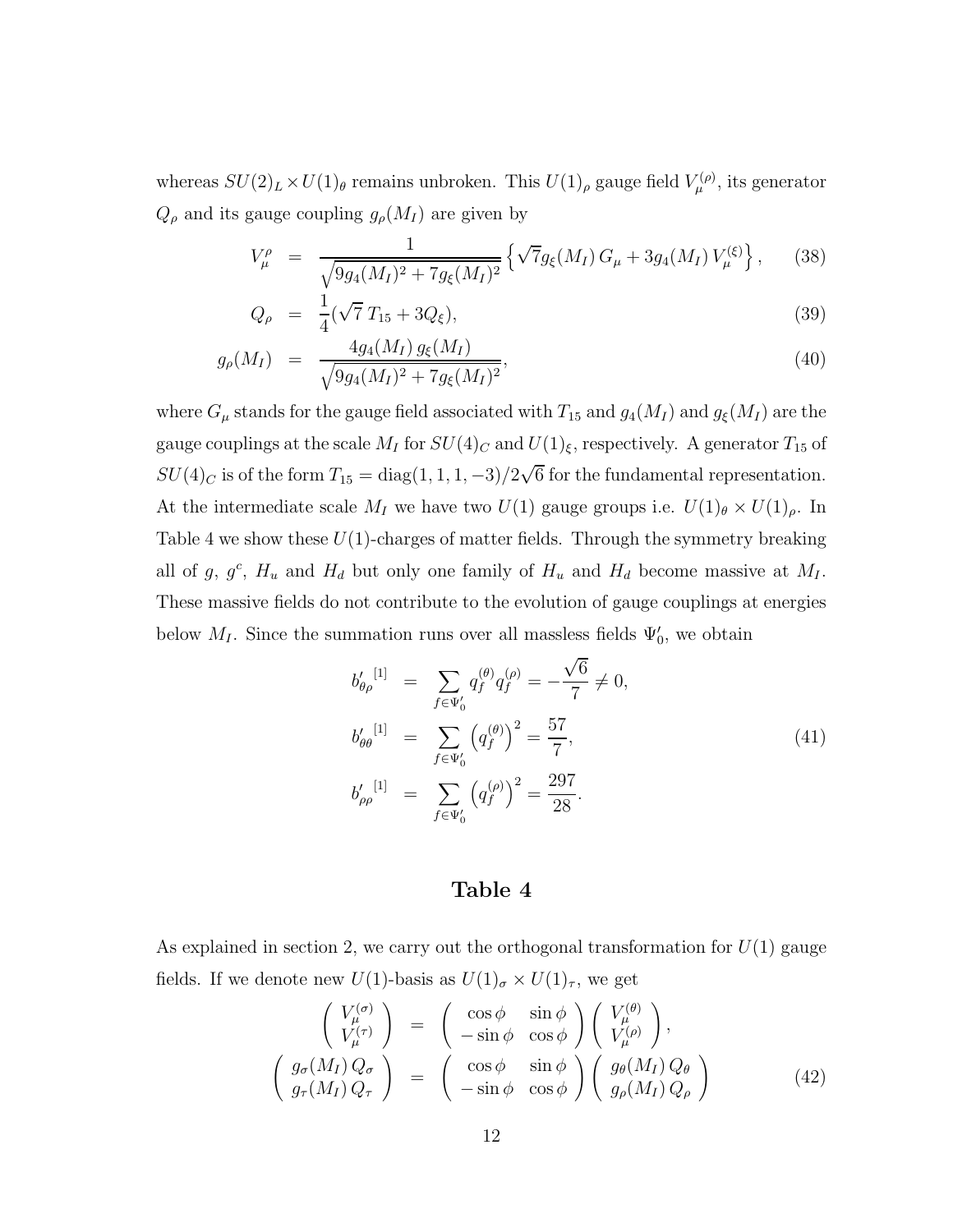with the rotation angle

$$
\tan 2\phi = \frac{2g_{\theta}(M_I) g_{\rho}(M_I) b'_{\theta\rho}^{[1]}}{g_{\theta}(M_I)^2 b'_{\theta\theta}^{[1]} - g_{\rho}(M_I)^2 b'_{\rho\rho}^{[1]}}.
$$
\n(43)

The gauge couplings of new  $U(1)$ -basis are given by

$$
g_{\sigma}(M_I)^2 = g_{\theta}(M_I)^2 \cos^2 \phi + g_{\rho}(M_I)^2 \sin^2 \phi,
$$
  
\n
$$
g_{\tau}(M_I)^2 = g_{\theta}(M_I)^2 \sin^2 \phi + g_{\rho}(M_I)^2 \cos^2 \phi.
$$
 (44)

In the range  $M_I - M_S$  the one-loop coefficients of the  $\beta$ -function become

$$
b'_{ij}^{[1]} = \text{diag}\begin{pmatrix} 0 & 3 & b'_{\sigma\sigma}^{[1]} & b'_{\tau\tau}^{[1]} \end{pmatrix} \begin{pmatrix} i, j = 3, 2, \sigma, \tau \end{pmatrix},\tag{45}
$$

where

$$
g_{\sigma}(M_{I})^{2} b'_{\sigma\sigma}^{[1]} = \frac{1}{2} \left\{ g_{\theta}(M_{I})^{2} b'_{\theta\theta}^{[1]} + g_{\rho}(M_{I})^{2} b'_{\rho\rho}^{[1]} \right\} + \frac{g_{\theta}(M_{I})^{2} b'_{\theta\theta}^{[1]} - g_{\rho}(M_{I})^{2} b'_{\rho\rho}^{[1]}}{2 \cos 2\phi},
$$
  

$$
g_{\tau}(M_{I})^{2} b'_{\tau\tau}^{[1]} = \frac{1}{2} \left\{ g_{\theta}(M_{I})^{2} b'_{\theta\theta}^{[1]} + g_{\rho}(M_{I})^{2} b'_{\rho\rho}^{[1]} \right\} - \frac{g_{\theta}(M_{I})^{2} b'_{\theta\theta}^{[1]} - g_{\rho}(M_{I})^{2} b'_{\rho\rho}^{[1]} - g_{\rho}(M_{I})^{2} b'_{\rho\rho}^{[1]} }{2 \cos 2\phi}. \tag{46}
$$

If the gauge kinetic mixing between  $U(1)_{\theta}$  and  $U(1)_{\rho}$  is negligible at one-loop level, the two-loop coefficients of  $\beta$  function in this region could be expressed as

$$
b'_{ij}^{[2]} = \begin{pmatrix} 48 & 12 & 12/7 & 67/14 \\ 32 & 39 & 25/7 & 10/7 \\ 96/7 & 75/7 & 489/49 & 162/49 \\ 268/7 & 30/7 & 162/49 & 4619/392 \end{pmatrix} (i, j = 3, 2, \theta, \rho).
$$
 (47)

Since  $U(1)_{\sigma}$ - and  $U(1)_{\tau}$ -charges are functions of  $g_{\theta}(M_I)$ ,  $g_{\rho}(M_I)$  and  $\phi$ , the expressions in terms of  $U(1)_{\sigma} \times U(1)_{\tau}$ -basis are complicated and the correct  $b'_{ij}$ <sup>[2]</sup> is obtained numerically as seen later. Thus we can solve the renormalization group equations over the energy range  $M_I \ge \mu \ge M_S$ .

The next stage of the symmetry breaking is brought about at the scale  $M_R =$  $M_S \sim 10^3 \text{GeV}$  through a nonzero VEV of sneutrino  $\tilde{\nu}^c$ . The gauge symmetry  $G' =$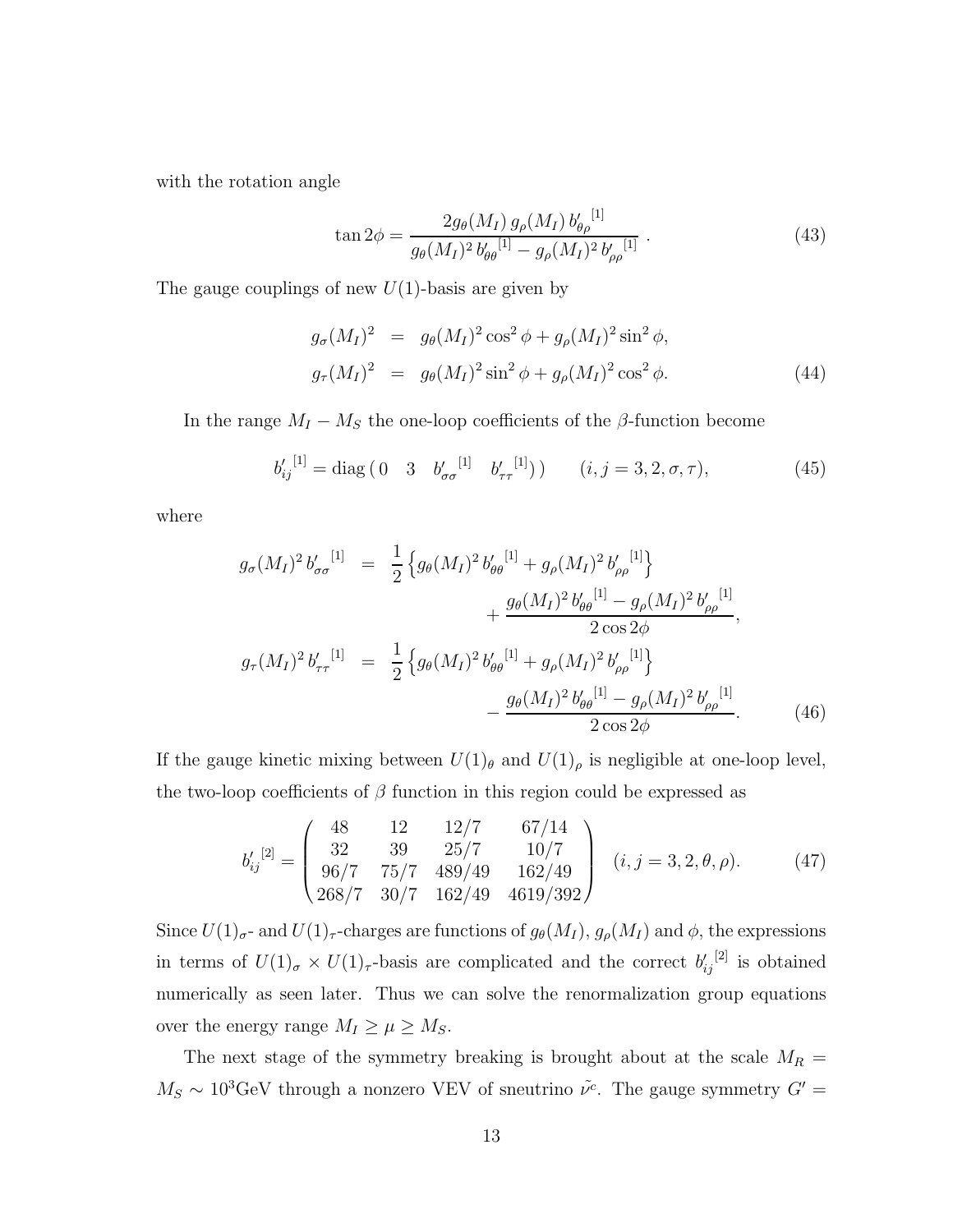$SU(3)_C \times SU(2)_L \times U(1)_{\sigma} \times U(1)_{\tau}$  is spontaneously broken into  $G_{st} = SU(3)_C \times$  $SU(2)_L \times U(1)_Y$ . Then we have the relation

$$
Q_Y = \sqrt{\frac{27}{35}} Q_\theta - \sqrt{\frac{8}{35}} Q_\rho, \tag{48}
$$

$$
g_Y(M_S) Q_Y = g_\sigma(M_S) Q_\sigma \cos \varphi + g_\tau(M_S) Q_\tau \sin \varphi.
$$
 (49)

The angle  $\varphi$  is defined by

$$
\tan \varphi = -\frac{g_{\sigma}(M_S)u}{g_{\tau}(M_S)v},\tag{50}
$$

where

$$
u = \frac{1}{g_{\sigma}(M_I)} \left( \sqrt{\frac{8}{35}} g_{\theta}(M_I) \cos \phi + \sqrt{\frac{27}{35}} g_{\rho}(M_I) \sin \phi \right),
$$
  

$$
v = \frac{1}{g_{\tau}(M_I)} \left( -\sqrt{\frac{8}{35}} g_{\theta}(M_I) \sin \phi + \sqrt{\frac{27}{35}} g_{\rho}(M_I) \cos \phi \right).
$$
(51)

The  $U(1)_Y$ -gauge coupling is of the form

$$
g_Y(M_S) = \frac{g_\sigma(M_S) g_\tau(M_S)}{\sqrt{\{g_\sigma(M_S) u\}^2 + \{g_\tau(M_S) v\}^2} \frac{g_\theta(M_I) g_\rho(M_I)}{g_\sigma(M_I) g_\tau(M_I)}}.
$$
(52)

According to the symmetry breaking,  $\nu^c$  and the 4-th generation of l and  $e^c$  decouple from the effective theory at energies below  $M<sub>S</sub>$ . Detailed mass spectra of neutralinos and charginos around this scale have been studied in Ref.[\[10](#page-21-0)]. Finally, at energies below  $M<sub>S</sub>$  the effective theory becomes non-supersymmetric. As a consequence, in the region from  $M<sub>S</sub>$  to  $M<sub>Z</sub>$  the evolution of gauge couplings is descibed in terms of the coefficients of the  $\beta$ -function

$$
b_{ij}''^{[1]} = \text{diag}(-17/3 \quad -2 \quad 74/15), \tag{53}
$$

$$
b_{ij}''^{[2]} = \begin{pmatrix} -2/3 & 6 & 22/15 \\ 16 & 81/4 & 5/4 \\ 176/15 & 15/4 & 277/60 \end{pmatrix} \quad (i, j = 3, 2, Y). \tag{54}
$$

In Table 5 we illustrate gauge hierarchies of the present model.

### Table 5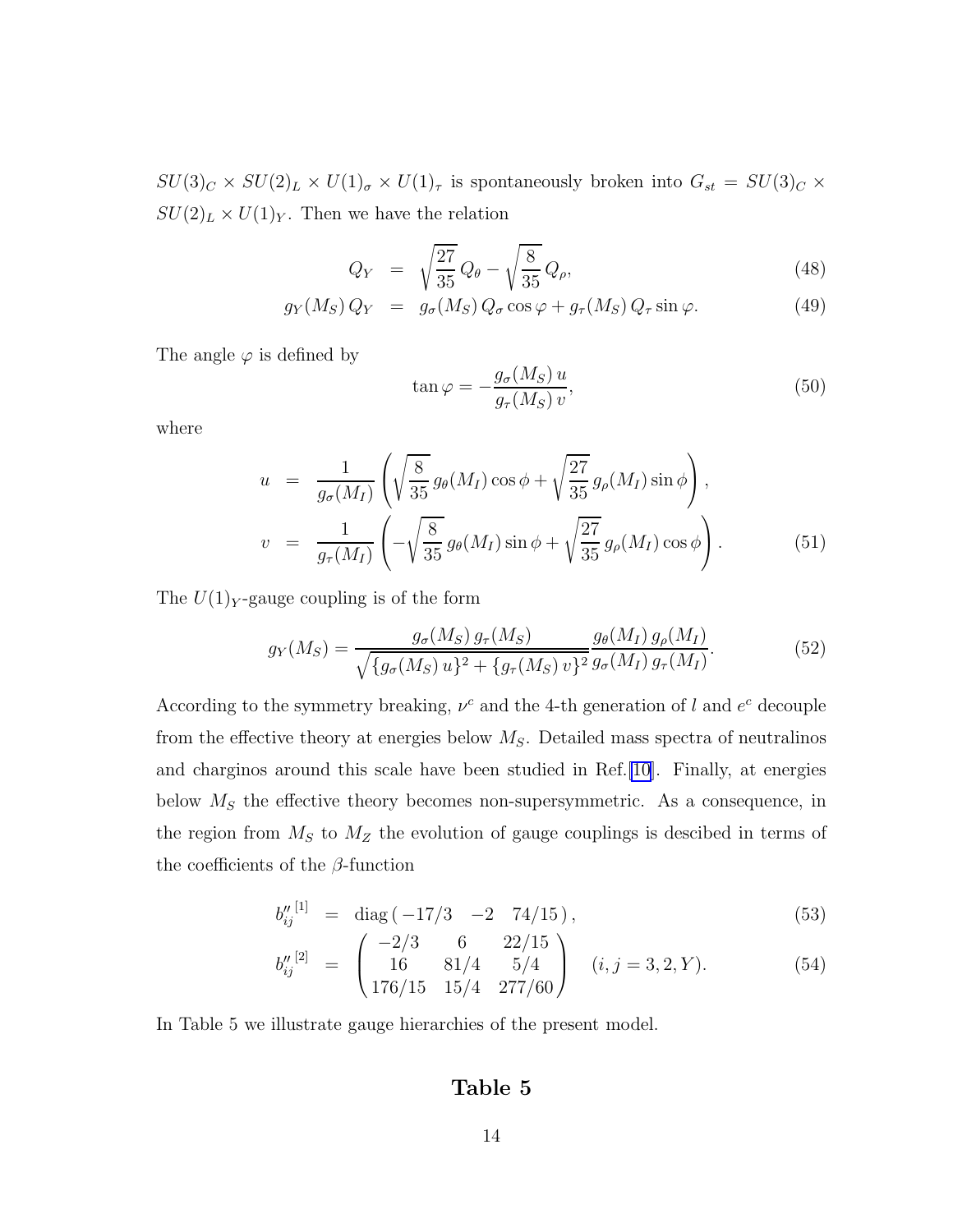We are now in a position to carry out numerical analysis of the renormalization group evolution of gauge couplings. In the four-generation Calabi-Yau models the intermediate energy scale  $M_I$  is around 10<sup>16</sup>GeV. Therefore, here we take  $M_I$  as

$$
M_I = 10^{15 \sim 17} \text{GeV}.
$$
 (55)

And also the soft supersymmetry breaking scale  $M<sub>S</sub>$  is taken as

$$
M_S = 10^{2 \sim 4} \text{GeV}.
$$
\n<sup>(56)</sup>

In the present analysis, after studying the solution in which unification condition is fulfilled for non-abelian gauge couplings, we manipulate the evolution of the abelian gauge couplings. As a consequence of the contribution from extra  $d^c$  and  $\overline{d}^c$  fields in the energy range  $M_I - M_S$ , the unification of nonabelian gauge couplings occurs at  $\alpha_{st}^{-1} = 6 \sim 10$  and  $M_X = O(10^{19})$ GeV. Taking this situation into account, let us consider the following two parametrizations for a universal value of gauge coupling and energy scales.

Case (a):

$$
\alpha_{st}^{-1} = 6.09, \qquad M_X = 1.1 \times 10^{19} \text{GeV},
$$
  

$$
M_I = 1.0 \times 10^{16} \text{GeV}, \qquad M_S = 1.0 \times 10^3 \text{GeV}.
$$
 (57)

Case (b):

$$
\alpha_{st}^{-1} = 6.14, \qquad M_X = 3.3 \times 10^{18} \text{GeV},
$$
  

$$
M_I = 1.0 \times 10^{15} \text{GeV}, \qquad M_S = 1.0 \times 10^3 \text{GeV}.
$$
 (58)

As numerical results in the case (a) we have

$$
M_C = 1.01 \times 10^{18} \text{GeV}
$$
 (59)

and the magnitudes of the string threshold corrections

$$
\alpha_4^{-1}(M_C) - \alpha_{st}^{-1} = 1.00,
$$
  
\n
$$
\alpha_2^{-1}(M_C) - \alpha_{st}^{-1} = 2.84,
$$
  
\n
$$
\alpha_\theta^{-1}(M_C) - \alpha_{st}^{-1} = 4.96,
$$
  
\n
$$
\alpha_\xi^{-1}(M_C) - \alpha_{st}^{-1} = 5.94.
$$
\n(60)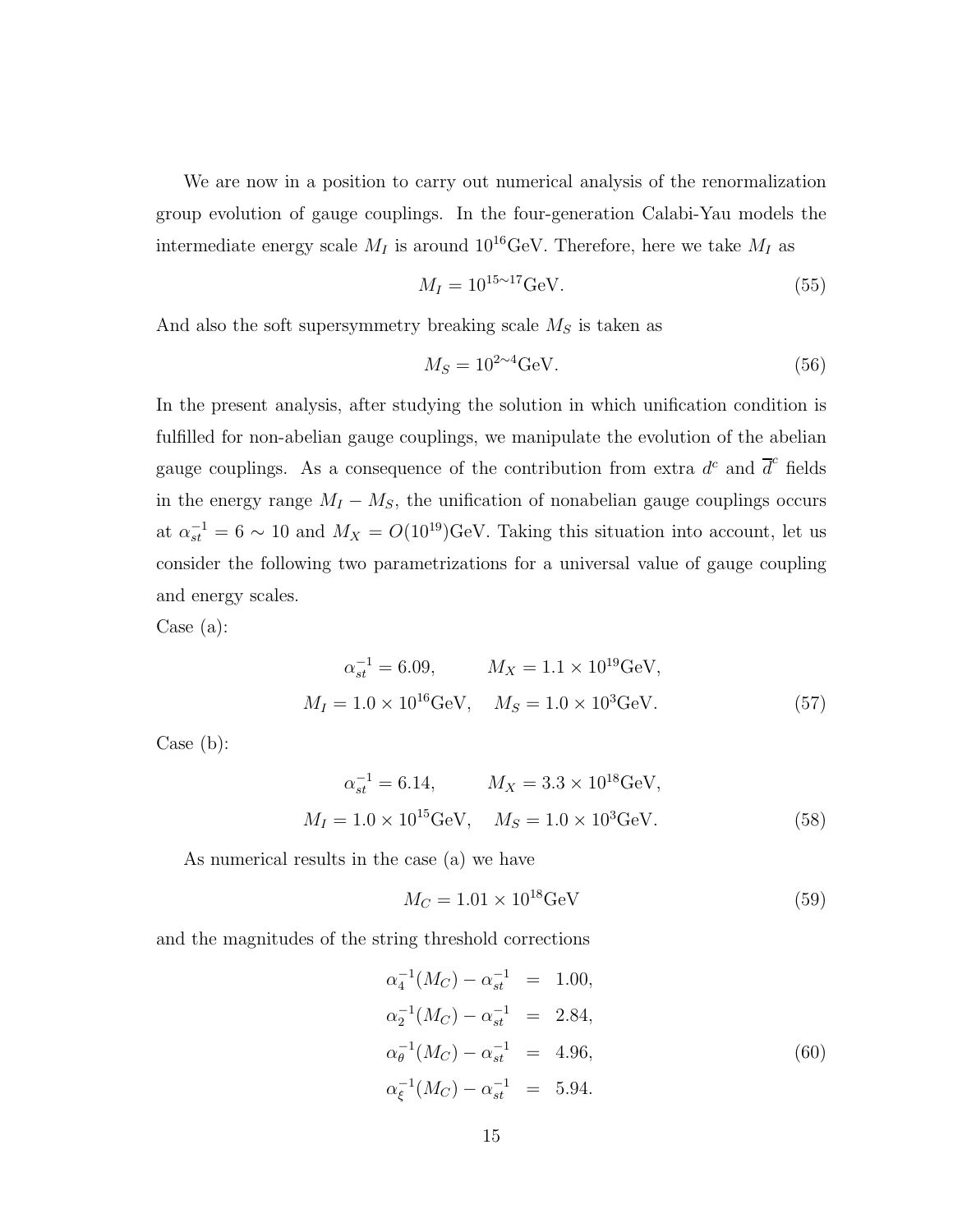It is worthy to note that the threshold corrections are sizable compared with  $\alpha_{st}^{-1}$ . By the use of Eqs.(34) to (36), the running gauge couplings in the region  $M_C - M_I$ can be calculated. The gauge couplings at the intermediate scale  $M_I$  become

$$
\alpha_4^{-1}(M_I) = 8.76,
$$
  
\n
$$
\alpha_2^{-1}(M_I) = 14.11,
$$
  
\n
$$
\alpha_\theta^{-1}(M_I) = 20.41,
$$
  
\n
$$
\alpha_\xi^{-1}(M_I) = 23.24.
$$
\n(61)

Using  $Eq.(40)$  we have

$$
\alpha_{\rho}^{-1}(M_I) = 16.90.\t(62)
$$

From Eq.(44), in the  $SU(3)_C \times SU(2)_L \times U(1)_\sigma \times U(1)_\tau$ -basis these results are expressed as

$$
\alpha_3^{-1}(M_I) = 8.76,
$$
  
\n
$$
\alpha_2^{-1}(M_I) = 14.11,
$$
  
\n
$$
\alpha_\sigma^{-1}(M_I) = 20.38,
$$
  
\n
$$
\alpha_\tau^{-1}(M_I) = 16.92,
$$
\n(63)

where the rotation angle  $\phi$  is given by

$$
\tan \phi = 0.082. \tag{64}
$$

Next, the coefficients of the  $\beta$ -function in the region  $M_I - M_S$  are numerically estimated as

$$
b'_{ij}^{[1]} = \text{diag}(0.00 \quad 3.00 \quad 8.10 \quad 10.65),
$$
  
\n
$$
b'_{ij}^{[2]} = \begin{pmatrix} 48.00 & 12.00 & 1.57 & 4.91 \\ 32.00 & 39.00 & 3.74 & 1.28 \\ 12.58 & 11.22 & 9.75 & 3.55 \\ 39.26 & 3.85 & 3.55 & 11.54 \end{pmatrix} . (i, j = 3, 2, \sigma, \tau) \tag{65}
$$

Due to the gauge kinetic mixing the elements of  $b'_{ij}$ <sup>[2]</sup> with i and/or  $j = \sigma, \tau$  deviate from those in Eq.(47) about 10%. After running the gauge couplings down to the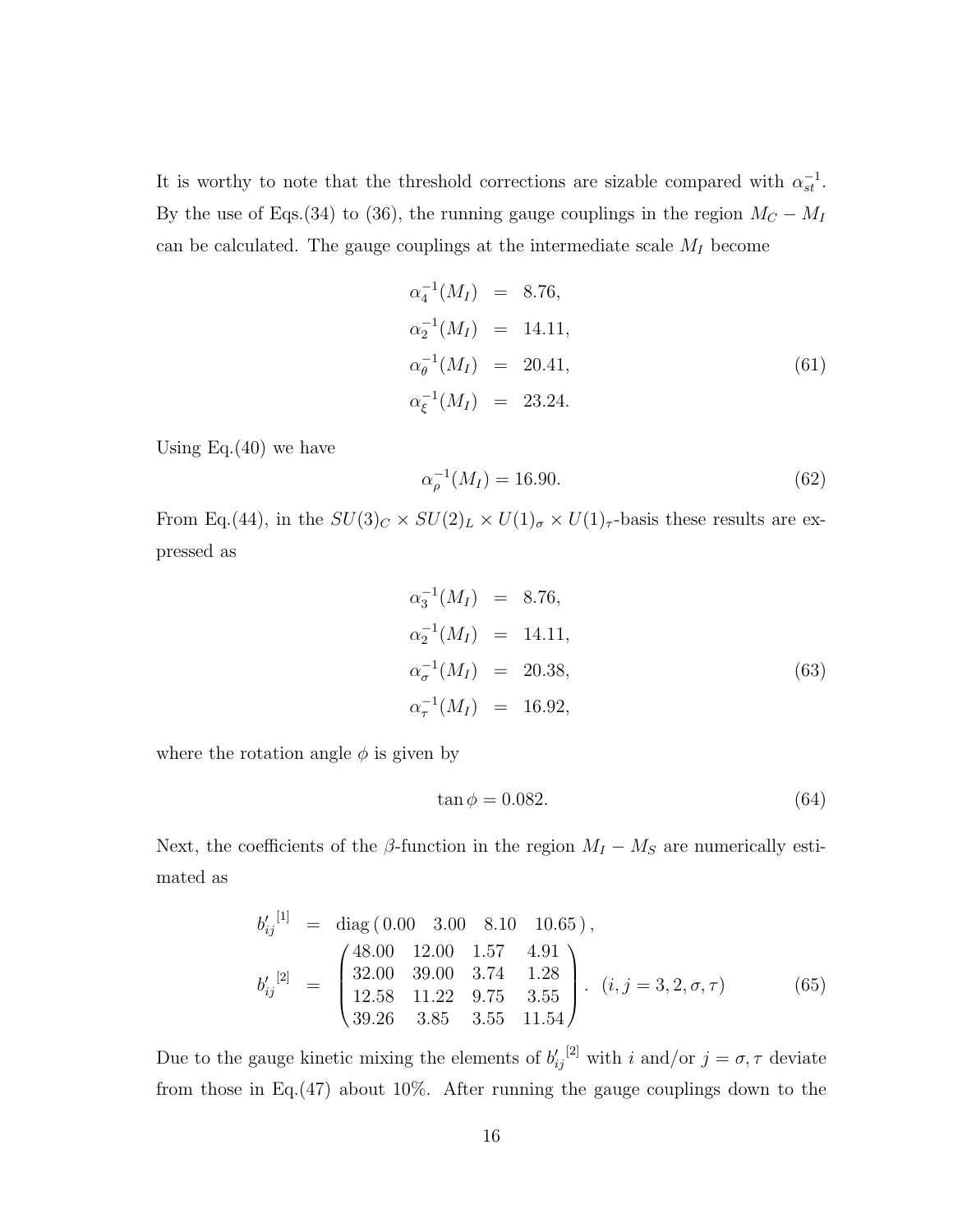soft susy breaking scale  $M_S$ , we obtain

$$
\alpha_3^{-1}(M_S) = 10.89,
$$
  
\n
$$
\alpha_2^{-1}(M_S) = 30.38,
$$
  
\n
$$
\alpha_\sigma^{-1}(M_S) = 59.79,
$$
  
\n
$$
\alpha_\tau^{-1}(M_S) = 69.37.
$$
\n(66)

Using Eq. $(52)$  we get

$$
\alpha_Y^{-1}(M_S) = 63.60\tag{67}
$$

with  $\tan \varphi = -0.711$ . Finally the gauge couplings at the electroweak scale turn out to be

$$
\alpha_3^{-1}(M_Z) = 8.82,
$$
  
\n
$$
\alpha_2^{-1}(M_Z) = 29.71,
$$
  
\n
$$
\alpha_Y^{-1}(M_Z) = 65.45.
$$
\n(68)

## Fig.2

In Fig.2 we show the running behavior of the gauge couplings for the case (a). On the other hand, experimental values of gauge couplings at the electroweak scale  $M_Z$ are [\[11\]](#page-21-0)

$$
\alpha_3^{-1}(M_Z) = 8.83 \pm 0.28,
$$
  
\n
$$
\alpha_2^{-1}(M_Z) = 29.75 \pm 0.11,
$$
  
\n
$$
\alpha_Y^{-1}(M_Z) = 58.89 \pm 0.11.
$$
\n(69)

The calculated value of  $\alpha_Y^{-1}(M_Z)$  is about 10% too large compared with the experimental value.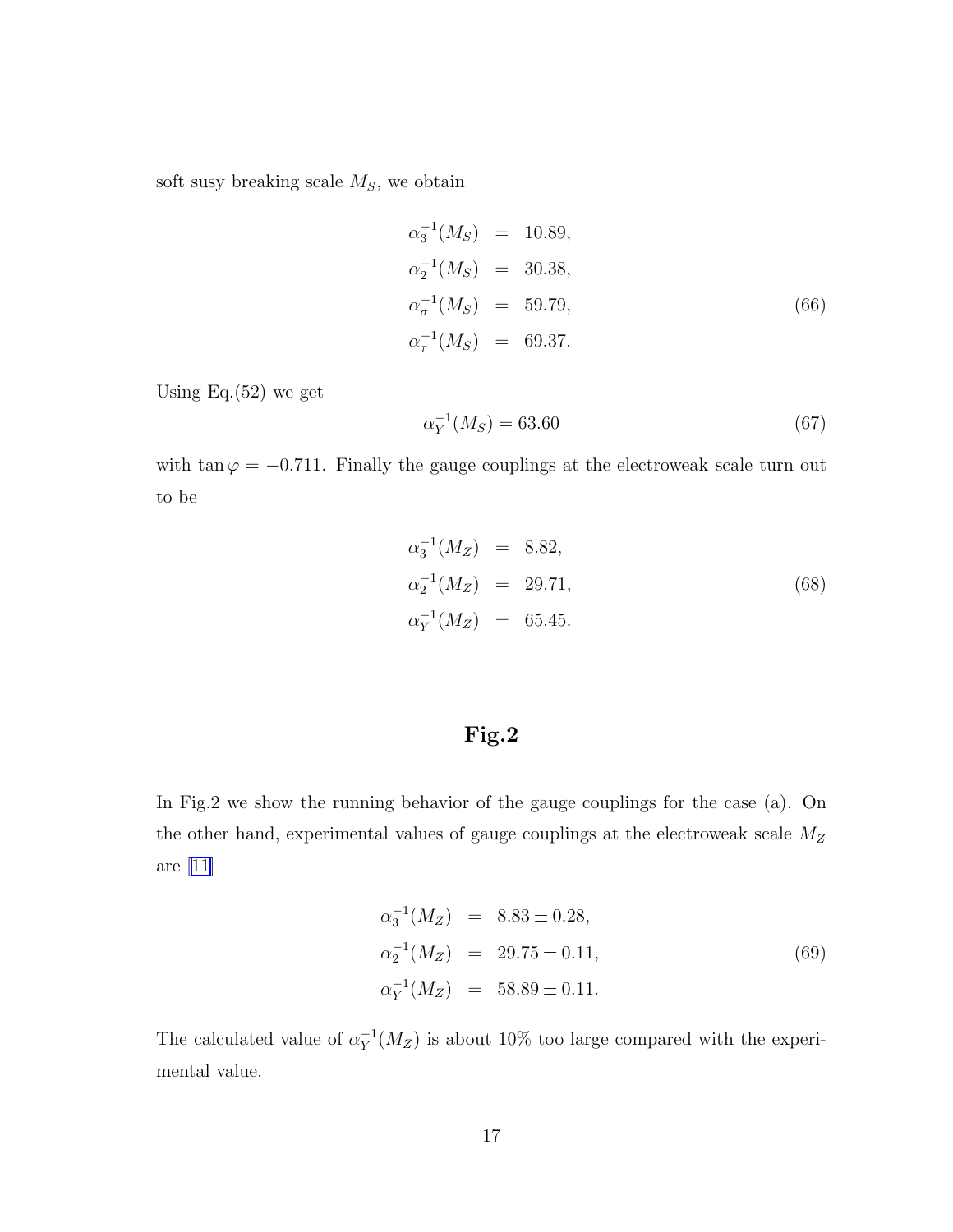To improve the calculated value of  $\alpha_Y^{-1}(M_Z)$ , it seems to be better to lower the intermediate scale while to fix the soft susy breaking scale. Thus we take the case (b) as the second parametrization. In the case (b) we obtain

$$
M_C = 1.00 \times 10^{18} \text{GeV} \tag{70}
$$

and

$$
\alpha_3^{-1}(M_Z) = 9.01,\n\alpha_2^{-1}(M_Z) = 29.65,\n\alpha_Y^{-1}(M_Z) = 64.16.
$$
\n(71)

The value of  $\alpha_Y^{-1}$  is still inconsistent with the experimental value. The other parametrizations also can hardly improve the situation significantly. In conclusion, it is difficult to unify the gauge couplings along this scenario.

### 5 Summary and Discussion

We investigated the unification of gauge couplings in the Calabi-Yau superstring model. In these models with one Kähler class modulus the unification scheme is constrained by the string threshold corrections. This constraint implies that gauge couplings join at the energy larger than the string compactification scale, i.e.  $M_X$  $M<sub>C</sub>$ . On the other hand, in the renormalization group evolution of abelian gauge couplings we are frequently confronted with a gauge kinetic mixing problem. In superstring models the rank of the gauge group at  $M_C$  is larger than that of the standard gauge group. Then in many of the superstring derived models more than one  $U(1)$  gauge group are contained at various stages of symmetry breaking and there possibly exist gauge kinetic mixing in the effective theory. In fact, as a consequence of the contribution from extra fields which do not exist in the MSSM, it was found that the gauge kinetic mixing takes place in the four-generation superstring models. In the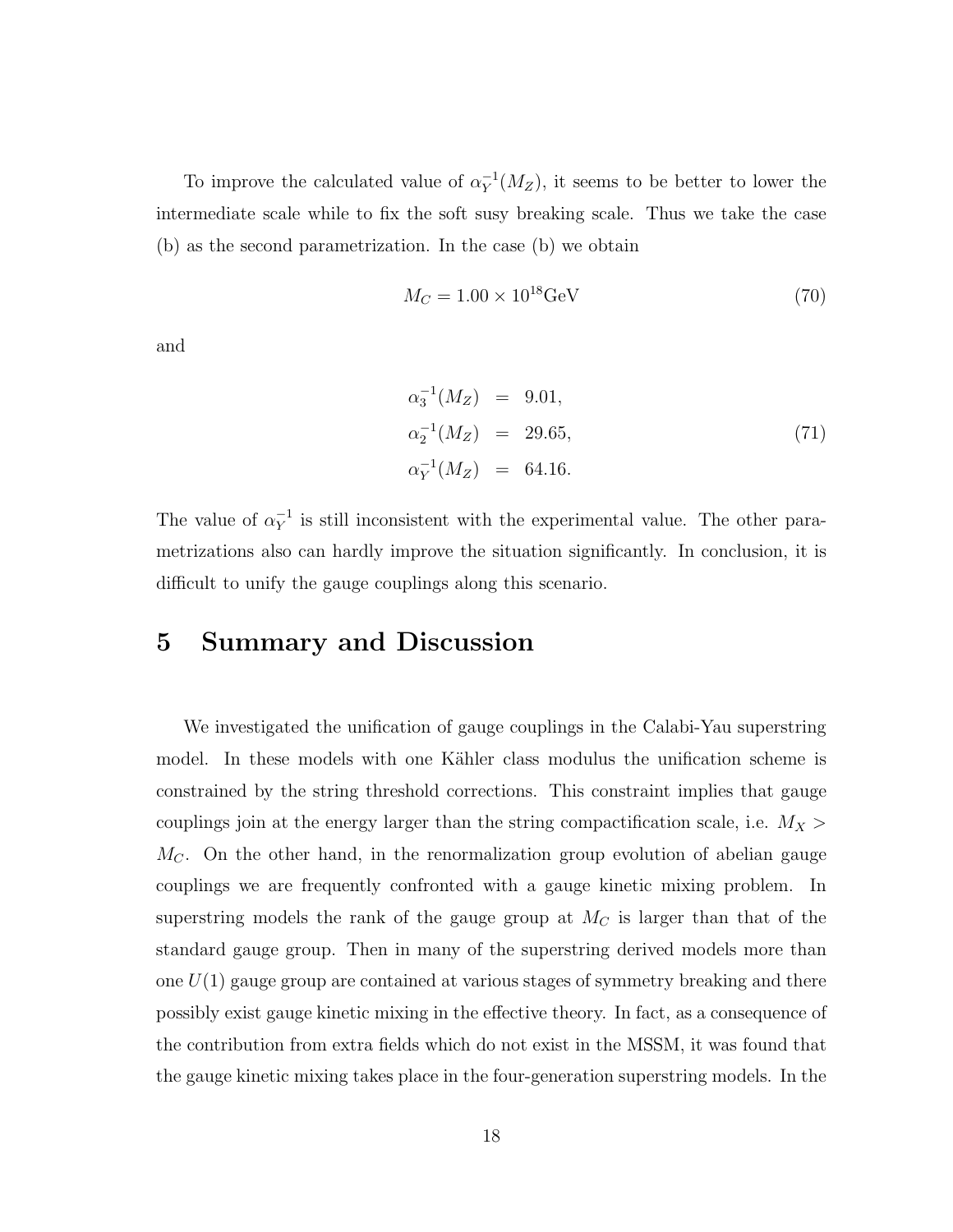presence of such mixing it is necessary for us to diagonalize the gauge kinetic terms. We studied the mixing effect in the four-generation Calabi-Yau model systematically through this paper. At the string scale the  $U(1)$ -basis was chosen in such a way that the gauge kinetic mixing terms disappear. At energies below the intermediate energy scale  $M_I$  at which the gauge symmetry is spontaneously broken, the gauge kinetic mixing terms emerge again in the effective theory. Then we carried out the transformation of  $U(1)$  -basis again and selected the basis in which we have no gauge kinetic mixing. By solving the renormalization group equations for gauge couplings, we explored an advisable solution which is consistent with the experimental values of gauge couplings at the electroweak scale  $M_Z$ . However, no such a solution is found. When we first take a desirable solution for the unification of non-abelian gauge couplings, the extrapolated value of  $\alpha_Y^{-1}$  from the string scale to the electroweak scale is ∼ 10% too large compared with the experimental value.

From the viewpoint of the string unification the constraints on the energy scale and matter contents are quite instructive to construct viable superstring models. One of the interesting possibilities is the case that a right-handed sneutrino has a large VEV such as 10<sup>10</sup>∼<sup>12</sup>GeV. To preserve the supersymmetry at this scale, the conditions of the F-flatness and the D-flatness should be guaranteed. Then in such models we need to have at least a pair of  $\nu^c$  of  $27$  and  $\overline{\nu^c}$  of  $\overline{27}$ . As an example of the models in which  $\nu^c$  and  $\overline{\nu^c}$  as well as S and  $\overline{S}$  are contained as chiral superfields, the three-generation model is known [\[12\]](#page-21-0). In the three-generation model, however, there appear too many mirror quarks and leptons. Then, when we carry out the evolution of gauge couplings from the scale  $M_Z$  to higher energy scale, the gauge couplings blow up at energies below  $10^{15}$ GeV [\[13](#page-21-0)]. In addition, the intermediate scale  $M_I$  turns out to be lower than  $O(10^{15})$ GeV in the model. This contradicts with the proton stability. Making use of the constraints from the string unification on the energy scale and matter contents, it is interesting to find out viable models in which we have S,  $\nu^c$  and  $\overline{S}$ ,  $\overline{\nu^c}$  chiral superfields.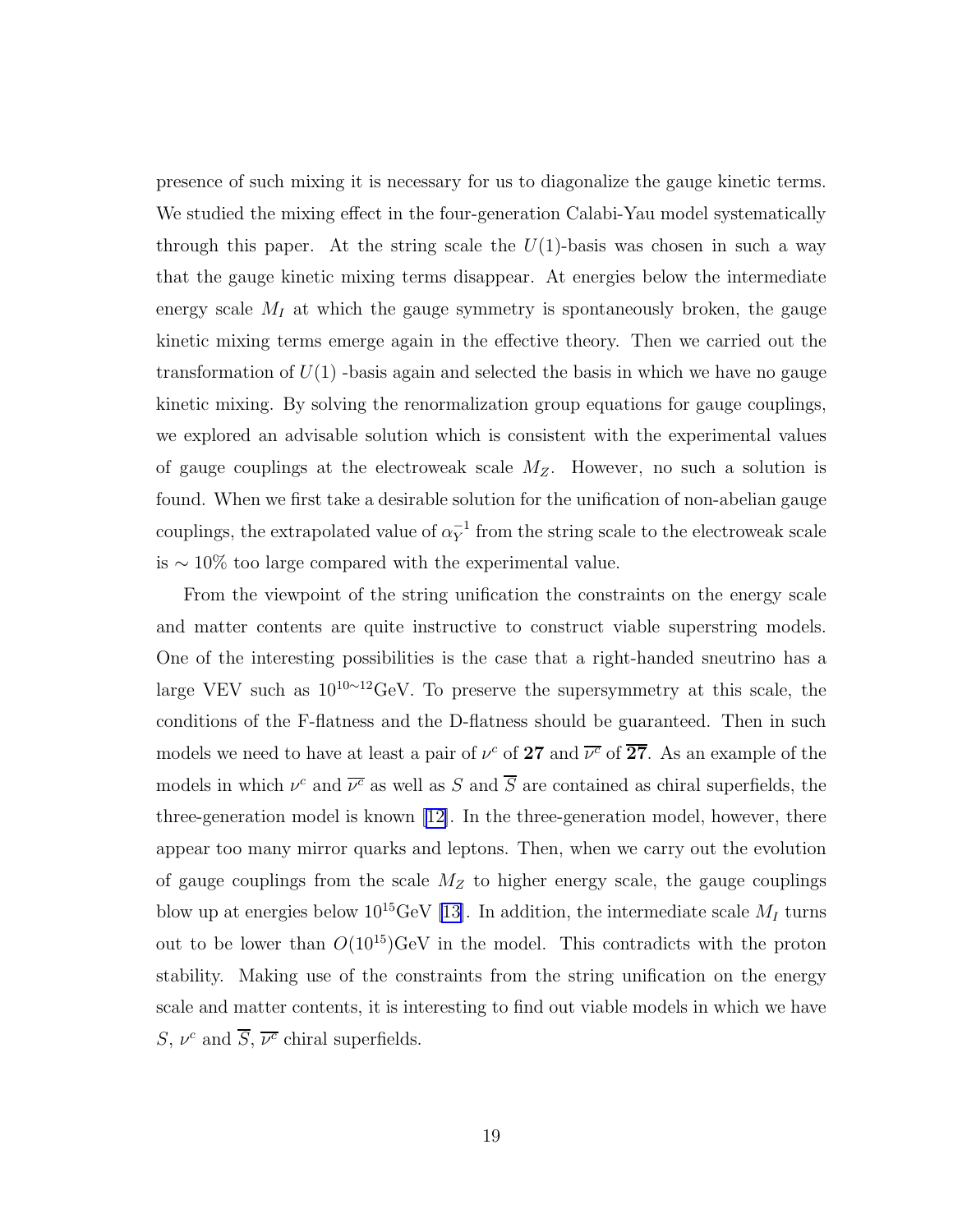# <span id="page-20-0"></span>References

- [1] U.Amaldi,W.de Boer and H.Furstenau, Phys. Lett. 260B (1991) 447. P.Langacker and M.Luo, Phys. Rev. D44 (1991) 817. J.Ellis, S.Kelly and D.V.Nanopoulos, Phys.Lett. 249B (1990) 441.
- [2] T.Matsuoka, D.Mochinaga and K.Tsunoda, Nagoya Univ. preprint (1993) DPNU-93-15 (to be published in Prog. Theor. Phys.  $90$  (1993) No.3).
- [3] E.Witten, Nucl. Phys. B258 (1985) 75. D.Gepner, Phys. Lett. 199B (1987) 370; Nucl. Phys. B296 (1988) 757; B311 (1988) 191. M.Matsuda, T.Matsuoka, H.Mino, D.Suematsu and Y.Yamada, Prog. Theor. Phys. 79 (1988) 174. D.Suematsu, Phys. Rev. D38 (1988) 3128. P.Zoglin, Phys. Lett. 228B (1989) 47.
- [4] K.Choi and J.E.Kim, Phys. Lett. 165B (1985) 71. T.Matsuoka and D.Suematsu, Prig. Theor. Phys. 76 (1986) 901.
- [5] K.Kikkawa and M.Yamasaki, Phys. Lett. 114B (1984) 357. N.Sakai and I.Senda, Prog. Theor. Phys. 75 (1986) 692. V.P.Nair, A.Shapere, A.Strominger and F.Wilczek, Nucl. Phys. B287 (1987) 402 B. Sathiapalan, Phys. Rev. Lett. 58 (1987).
- [6] V.S.Kaplunovsky, Nucl. Phys. **B307** (1988) 145. L.J.Dixon, V.S.Kaplunovsky and J.Louis. Nucl. Phys. B355 (1991) 649. I.Antoniadis, K.S.Narain and T.R.Taylor, Phys. Lett. 267B (1991) 37.
- [7] S.Kalara, J.L.Lopez and D.V.Nanopoulos, Phys. Lett. 287B (1992) 82.
- [8] T.Matsuoka and D.Suematsu, Nucl. Phys. B274 (1986) 106; Prog. Theor. Phys. 76 (1986) 886.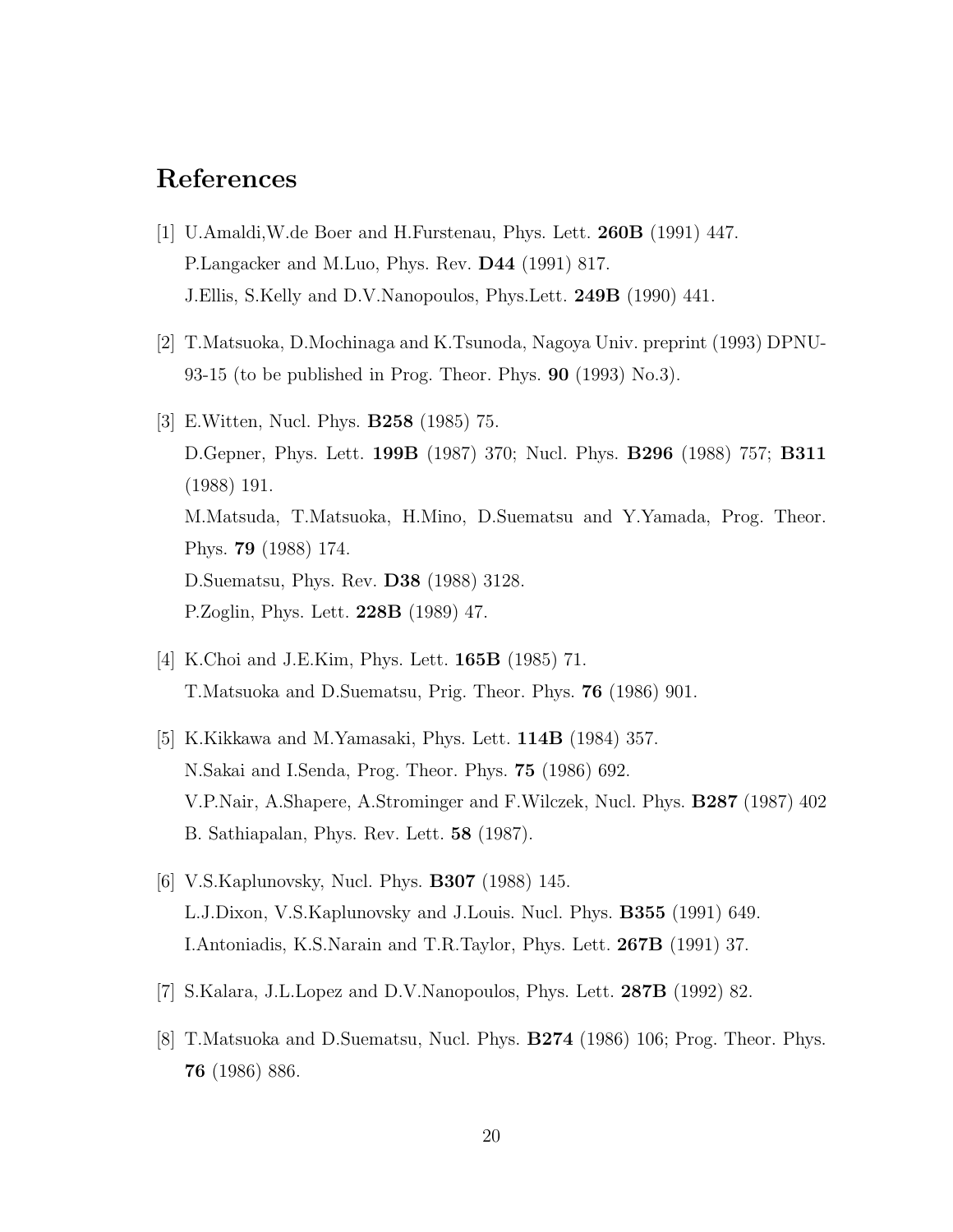- <span id="page-21-0"></span>[9] D.R.T.Jones, Phys. Rev. D25 (1982) 581. The last term of r.h.s. in Eq.(35), which is not considered in this reference, is brought about by the effect of  $U(1)$  kinetic mixings. This is the characteristic feature in the case of the models with more than one  $U(1)$  gauge group.
- [10] C.Hattori, M.Matsuda, T.Matsuoka and D.Mochinaga, Prog. Theor. Phys. 86 (1991) 725.
- [11] K.Hikasa et al. [Particle Data Group], Phys. Rev. D45 (1992) S1.
- [12] B.R.Greene, K.H.Kirklin, P.J.Miron and G.G.Ross, Phys. Lett. 180B (1986) 69; Nucl. Phys. **B278** (1986) 667; **B292** (1987) 606.
- [13] F.Delaguila, G.D.Coughlan and M.Masip, Phys. Lett. 227B (1989) 55.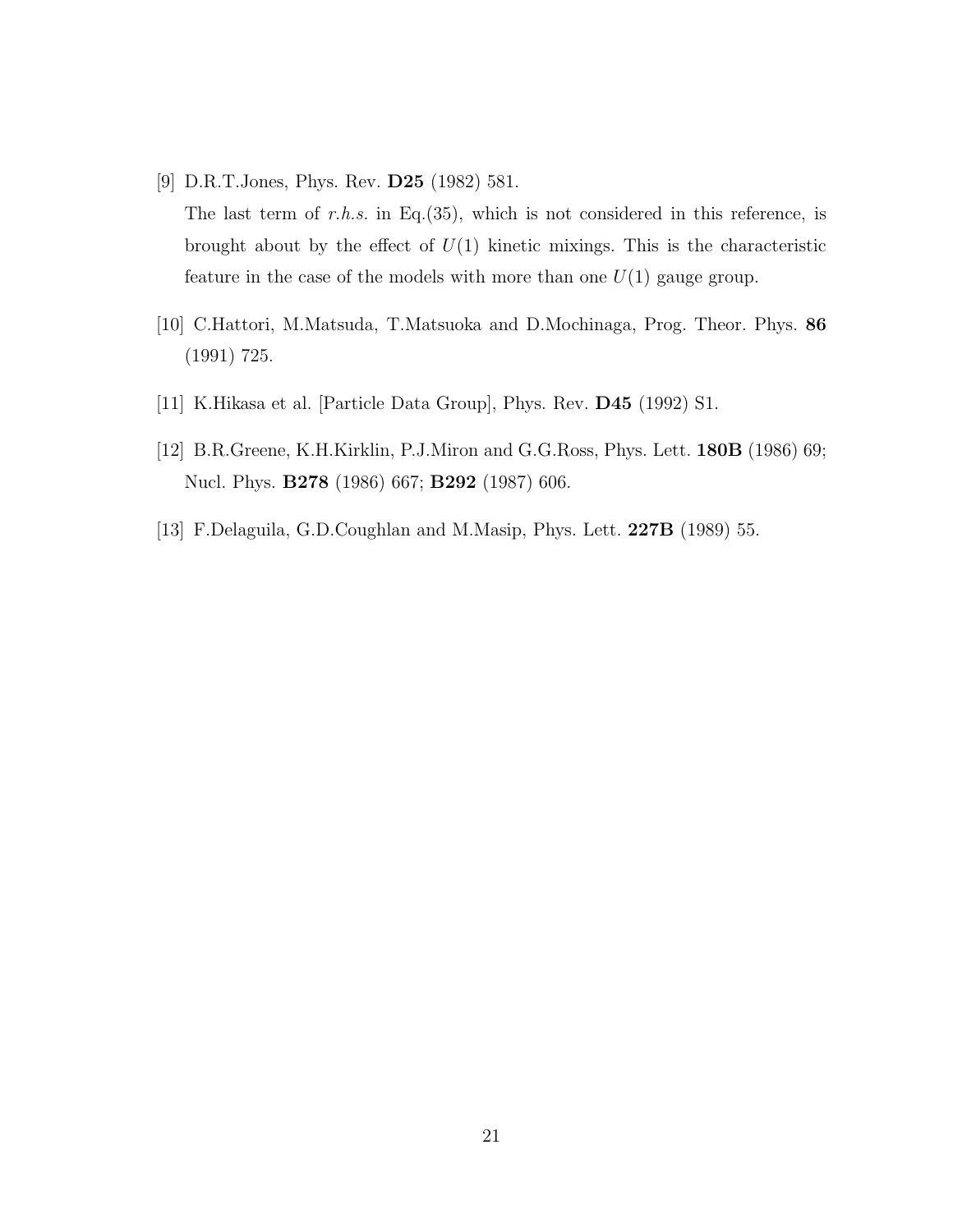#### Table Captions

**Table 1** Chiral superfields belonging to 27 and  $\overline{27}$  in  $E_6$ . These fields are classified according as their  $Z_5$ -charges of the discrete group  $\overline{G}_d$  which is an embedding of  $G_d$  into  $E_6$ . Their representations in the non-abelian gauge groups  $SU(3)_C \times SU(2)_L \times SU(2)_R$  for the model (i) and  $SU(4)_C \times SU(2)_L$  for the model (ii) are described in the parentheses. Their multiplicities ( their generation numbers and anti-generation numbers) at the string scale are also given in the square brackets.

**Table 2** Multiplicities(generation numbers) of available fields in the respective energy ranges  $M_C - M_I$ ,  $M_I - M_S$  and  $M_S - M_Z$ .

**Table 3** Quantum numbers of chiral superfields in the bases used at  $M_C$  and in the range  $M_C - M_I$ . The representations of chiral superfields in  $SU(4)_C \times SU(2)_L$  are also shown in the parentheses of the first row. To diagonalize  $b_{ij} U(1)_{\gamma} \times U(1)_{\delta}$ -basis is transformed to  $U(1)_{\theta} \times U(1)_{\xi}$ -basis (see text).

**Table 4**  $U(1)$ -charges of chiral superfields in the bases used at  $M_I$  and  $M_S$ . The spontaneous breaking  $SU(4)_C \times U(1)_\xi \to SU(3)_C \times U(1)_\rho$  occurs at the scale  $M_I$ .

Table 5 Gauge hierarchies in the present four-generation model. At the string scale  $M_C$  and at the intermediate scale  $M_I$  the transformations of  $U(1)$ -basis are carried out so as to diagonalize the one-loop coefficients of the  $\beta$ -function.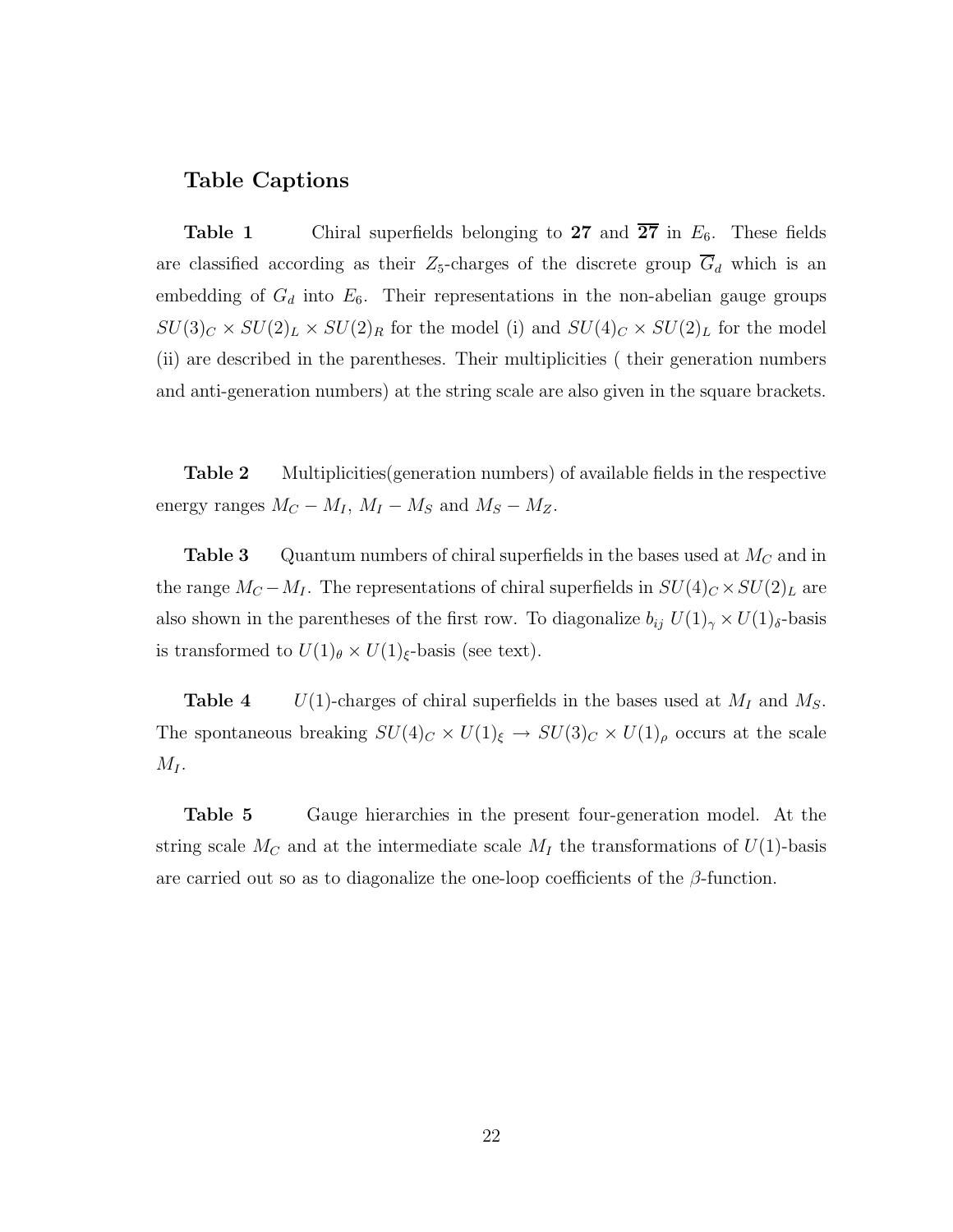### Figure Captions

Fig. 1 The gauge kinetic mixing at one-loop level. When  $b_{AB} \neq 0$ , this diagram gives rise to the mixing term  $F_{\mu\nu}^{(A)}F^{(B)\mu\nu}$ .

Fig. 2 Evolution of the gauge couplings in the case (a). The intermediate scale  $M_I$  and the soft susy breaking scale  $M_S$  are taken as  $10^{16} \text{GeV}$  and  $10^3 \text{GeV}$ , respectively. The energy scale  $M_X$  at which gauge couplings have a common value is  $1.1 \times 10^{19}$ GeV. The experimental values of gauge couplings at the electroweak scale are also indicated.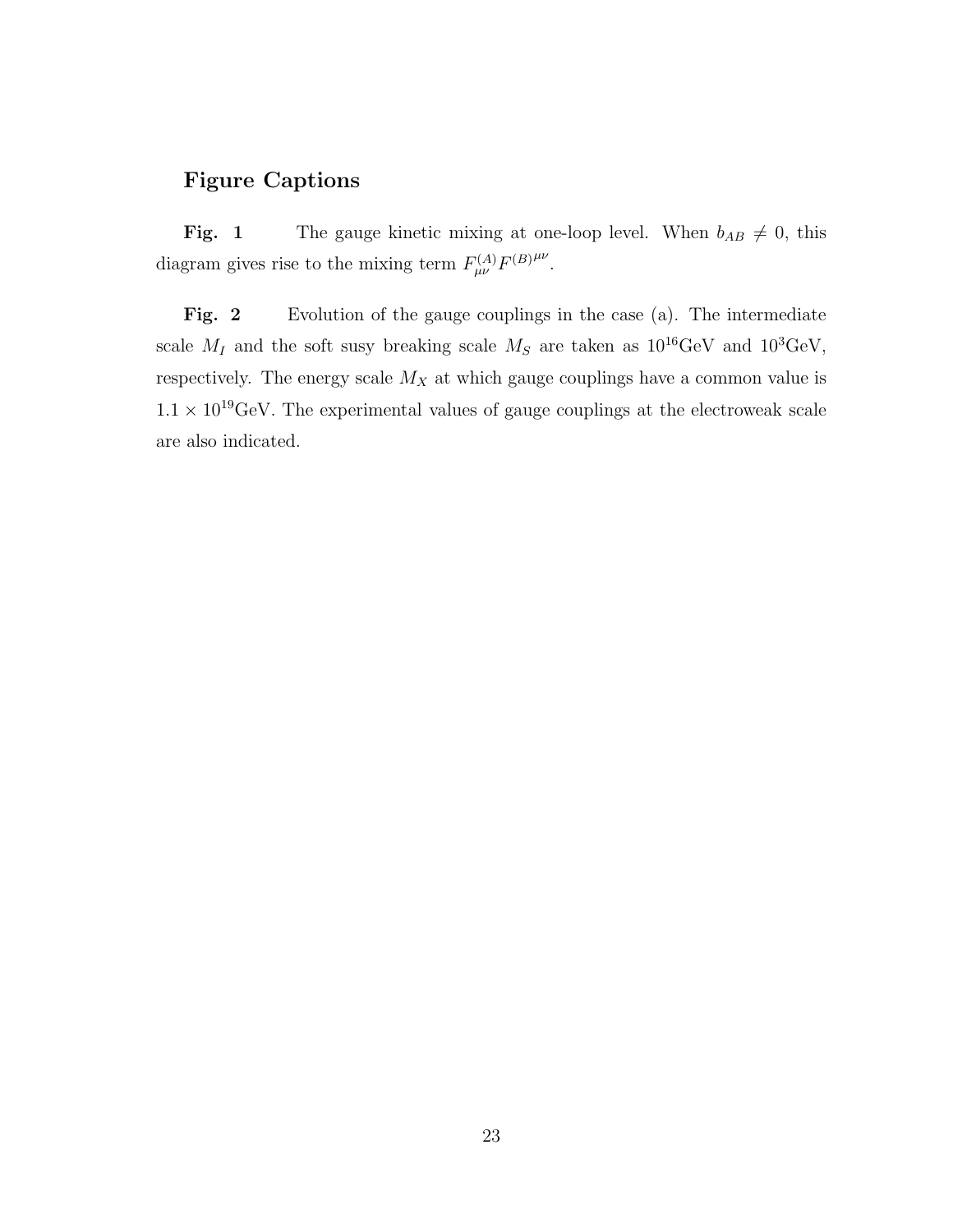| model | $Z_5$ -charge    | fields in 27    |                        | fields in $\overline{27}$                  |  |
|-------|------------------|-----------------|------------------------|--------------------------------------------|--|
|       | $\overline{0}$   | S               | (1,1,1)                | $\overline{S}$<br>(1,1,1)                  |  |
|       |                  |                 | $H_u, H_d$ (1,2,2)     | $\overline{H}_u, \overline{H}_d$ (1,2,2)   |  |
|       |                  |                 | [5 generations]        | [1 anti-generation]                        |  |
|       | $\mathbf{1}$     |                 | $d^c, u^c \t(3^*,1,2)$ |                                            |  |
|       |                  |                 | [4 generations]        |                                            |  |
|       | $\overline{2}$   | $g_{-}$         | (3,1,1)                |                                            |  |
| (i)   |                  |                 | $e^c, \nu^c$ (1,1,2)   |                                            |  |
|       |                  |                 | [4 generations]        |                                            |  |
|       | 3                | $g^c$           | $(3^*,1,1)$            |                                            |  |
|       |                  | l               | (1,2,1)                |                                            |  |
|       |                  |                 | [4 generations]        |                                            |  |
|       | $\overline{4}$   | Q               | (3,2,1)                |                                            |  |
|       |                  | [4 generations] |                        |                                            |  |
|       | $\boldsymbol{0}$ |                 | $S, d^c$ $(4^*, 1)$    | $\overline{S}$ , $\overline{d}^c$<br>(4,1) |  |
|       |                  | [5 generations] |                        | [1 anti-generation]                        |  |
|       | $\mathbf{1}$     | $H_d$           | (1,2)                  |                                            |  |
|       |                  | $e^c$           | (1,1)                  |                                            |  |
|       |                  |                 | [4 generations]        |                                            |  |
| (ii)  | $\boldsymbol{2}$ | $u^c,g$         | (6,1)                  |                                            |  |
|       |                  |                 | [4 generations]        |                                            |  |
|       | 3                | $g^c,\nu^c$     | $(4^*,1)$              |                                            |  |
|       |                  |                 | (1,2)                  |                                            |  |
|       | [4 generations]  |                 |                        |                                            |  |
|       | $\overline{4}$   | $Q, H_u$        | (4,2)                  |                                            |  |
|       |                  |                 | [4 generations]        |                                            |  |

Table 1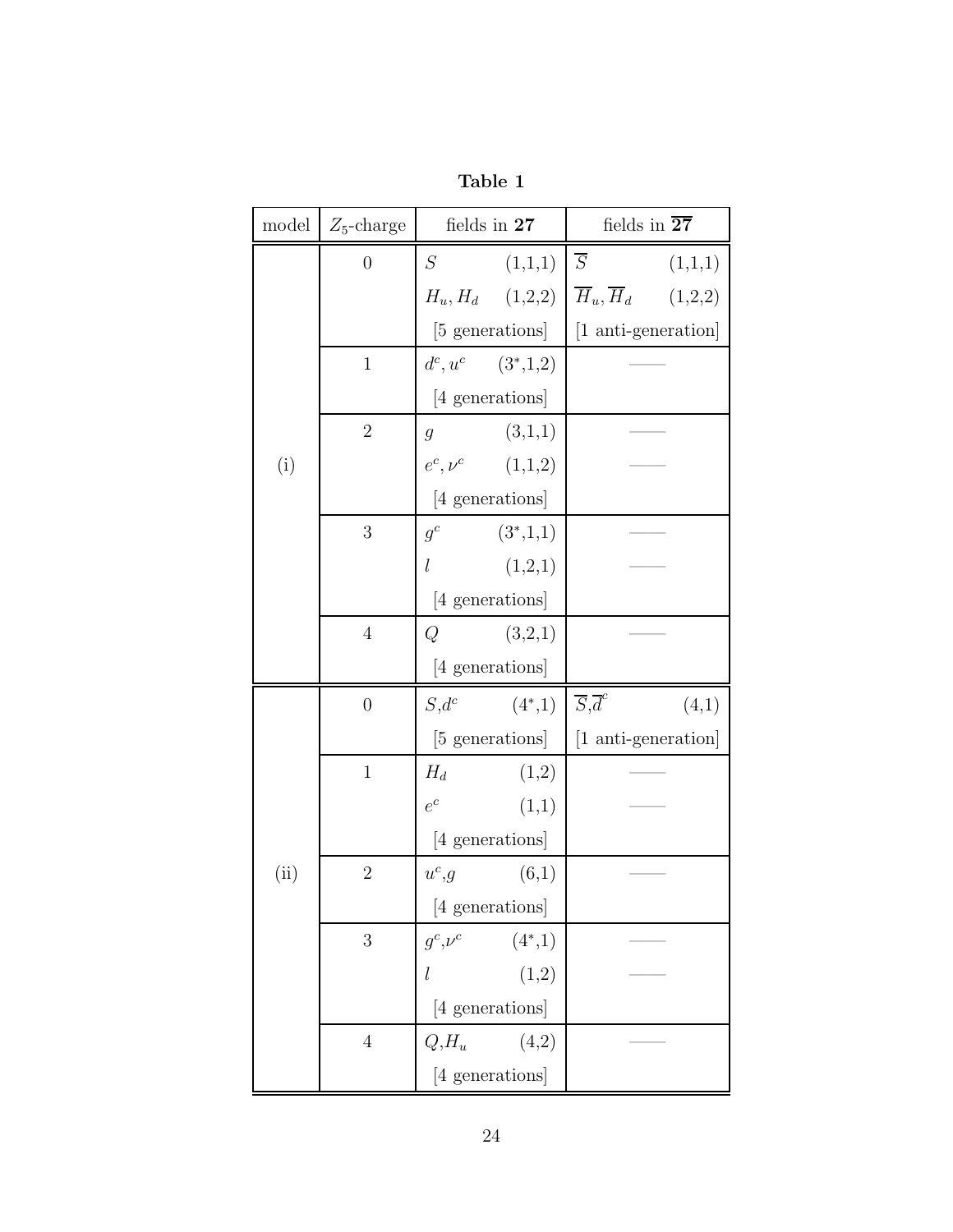| fields                         |                | $M_C - M_I \mid M_I - M_S \mid M_S - M_Z$ |                  |
|--------------------------------|----------------|-------------------------------------------|------------------|
| $d^c$                          | 5              | 5                                         | 4                |
| S                              | 5              | 5                                         | 0                |
| $\overline{d}^c, \overline{S}$ | 1              | 1                                         | 0                |
| $H_u, H_d$                     | $\overline{4}$ | 1                                         | 1                |
| $g, g^c$                       | 4              |                                           | $\left( \right)$ |
| $Q, u^c$                       | 4              | 4                                         | 4                |
| $l, \nu^c, e^c$                |                |                                           | 3                |

Table 2

Table 3

| fields    |       |                                          | $2\sqrt{6}Q_{\psi}$ $2\sqrt{10}Q_{\chi}$ $2\sqrt{15}Q_{\eta}$ $2\sqrt{6}Q_{\gamma}$ $2Q_{\delta}$ $2\sqrt{7}Q_{\theta}$ $2\sqrt{42}Q_{\xi}$ |                             |                |                |                |                 |
|-----------|-------|------------------------------------------|---------------------------------------------------------------------------------------------------------------------------------------------|-----------------------------|----------------|----------------|----------------|-----------------|
|           |       |                                          | $(d^c, S)$ $(4^*, 1)$ $(1, 4)$ $(3, 0)$ $(-1, 5)$                                                                                           |                             |                | $-1$           | $\overline{0}$ | $-7$            |
|           |       |                                          | $(g^c, \nu^c)$ $(4^*, 1)$ $(-2, 1)$ $(-2, -5)$ $(-1, 5)$                                                                                    |                             | $\overline{1}$ | $\mathbf{1}$   | 2              | $5\overline{)}$ |
|           |       |                                          | $(Q, H_u)$ $(4,2)$ $(1, -2)$ $(-1, 2)$                                                                                                      | $(2,-4)$                    |                | $\overline{0}$ | $\mathbf{1}$   | $-1$            |
| $(u^c,g)$ |       |                                          | $(6,1)$ $(1,-2)$ $(-1,2)$ $(2,-4)$                                                                                                          |                             | $-2$           | $\overline{0}$ | $-2$           | $\mathcal{D}$   |
| $H_d$     | (1,2) | $\begin{array}{ccc} -2 & -2 \end{array}$ |                                                                                                                                             | $-1$                        | $-2$           | $\mathbf{1}$   |                | 8               |
| l         | (1,2) | $\overline{1}$                           | 3                                                                                                                                           | $-1$                        | $-2$           | $-1$           | $-3$           |                 |
| $e^c$     | (1,1) | $\mathbf{1}$                             |                                                                                                                                             | $\mathcal{D}_{\mathcal{L}}$ | 4              | $\overline{0}$ | 4              |                 |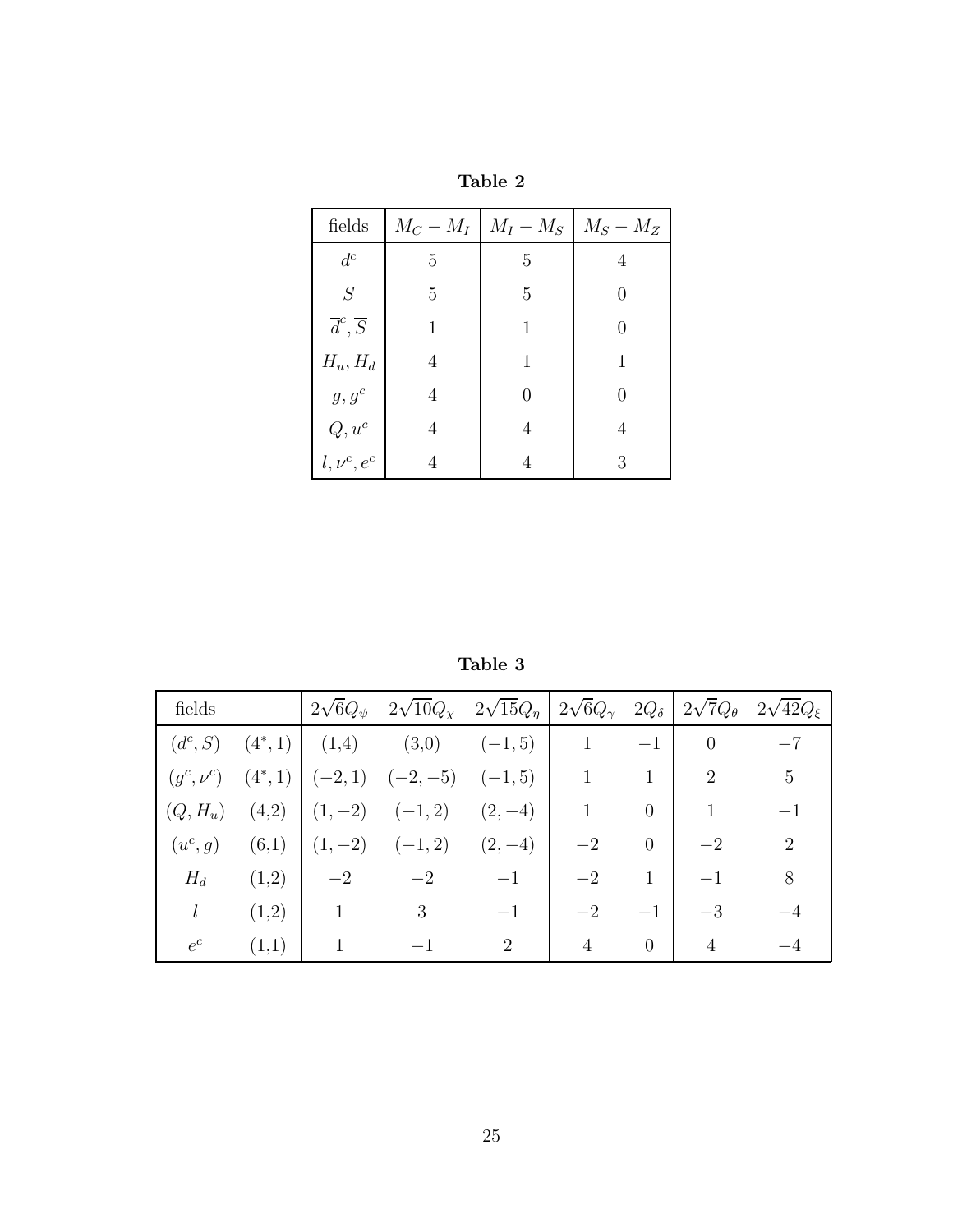| fields         | $2\sqrt{42}Q_{\xi}$ $2\sqrt{6}T_{15}$ |                | $2\sqrt{42}Q_{\rho}$ | $2\sqrt{7}Q_{\theta}$ | $2\sqrt{15}Q_Y$  |
|----------------|---------------------------------------|----------------|----------------------|-----------------------|------------------|
| $d^c$          | $-7$                                  | $-1$           | $-7$                 | $\theta$              | $\overline{2}$   |
| $\cal S$       | $-7$                                  | 3              | 0                    | $\theta$              | $\overline{0}$   |
| $g^c$          | $\overline{5}$                        | $^{-1}$        | $\overline{2}$       | $\overline{2}$        | $\overline{2}$   |
| $\nu^{c}$      | $\overline{5}$                        | 3              | 9                    | $\overline{2}$        | $\overline{0}$   |
| Q              | $-1$                                  | $\mathbf{1}$   | $\mathbf{1}$         | $\mathbf{1}$          | $\mathbf{1}$     |
| $H_u$          | $-1$                                  | $-3$           | $-6$                 | $\mathbf{1}$          | $\boldsymbol{3}$ |
| $u^c$          | $\overline{2}$                        | $\overline{2}$ | $\overline{5}$       | $-2$                  | $-4$             |
| $\mathfrak{g}$ | $\overline{2}$                        | $-2$           | $-2$                 | $-2$                  | $-2\,$           |
| $H_d$          | 8                                     | $\overline{0}$ | $\,6$                | $^{-1}$               | $-3$             |
| l              | $-4$                                  | $\overline{0}$ | $-3$                 | $-3$                  | $-3$             |
| $e^c$          | $-4$                                  | $\overline{0}$ | $-3$                 | $\overline{4}$        | 6                |

Table 4